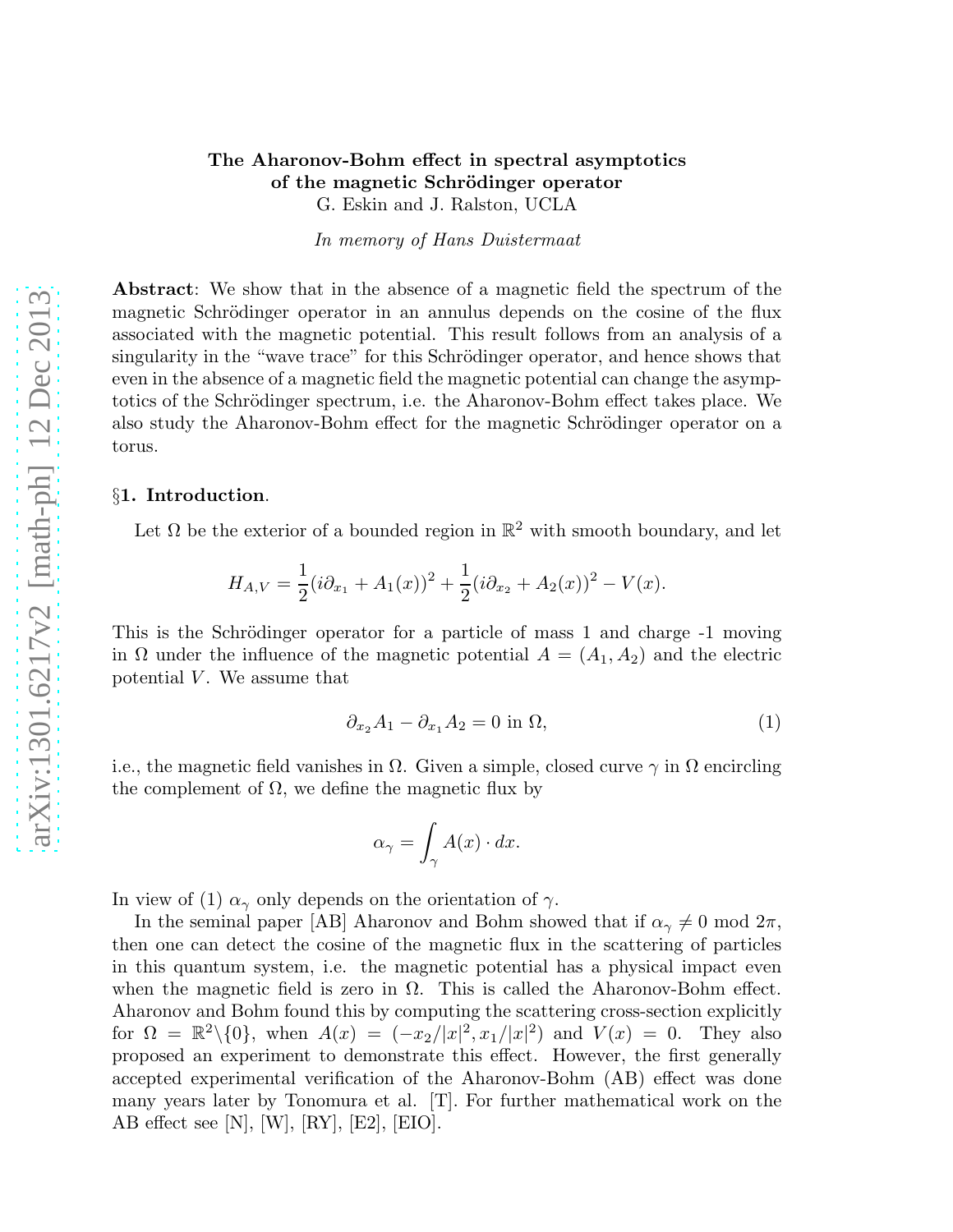In [H] Helffer showed that  $A(x)$  can influence the spectrum of  $H_{A,V}$  when the magnetic field is zero in  $\Omega$ . In the semi-classical setting with  $V(x) \to \infty$ , as  $|x| \to \infty$ , and  $\Omega = \{|x| > 1\}$  he showed that the lowest Dirichlet eigenvalue depended on the cosine of the magnetic flux. Earlier related results on magnetic Schrödinger operators are due to Lavine and O'Carroll ([L-C]).

In this paper we study the Schrödinger operator in the domain  $\Omega_R = \Omega \cap \{|x| < \infty\}$ R} with Dirichlet boundary conditions on  $|x| = R$  and  $\partial\Omega$ . We compute the singularity at  $t = 3R\sqrt{3}$  of the distribution trace of the fundamental solution of the initial-boundary value problem

$$
u_{tt} + H_{A,V}u = 0, \ u(x,0) = f(x), \ u_t(x,0) = 0, \ u(x,t) = 0 \text{ when } x \in \partial\Omega_R. \tag{2}
$$

This distribution trace is known as the "wave trace" for this problem, and it is given by

$$
\sum_{j=1}^{\infty} \cos(t\sqrt{\lambda_j}),
$$

where  $\{\lambda_j\}_{j=1}^{\infty}$  are the Dirichlet eigenvalues of  $H_{A,V}$  in  $\Omega_R$ . Hence its singularities are determined by the behavior of the  $\lambda_j$  as  $j \to \infty$ . These singularities are wellknown to appear only at the lengths of periodic broken ray paths in  $\Omega_R$ . The singularity at  $t = 3R\sqrt{3}$  comes from equilateral triangles in  $\Omega_R$  with vertices on  $|x| = R$ . To compute this singularity we need to know that  $3R\sqrt{3}$  is isolated in the set of lengths of broken periodic rays. To ensure that we assume that the complement of  $\Omega$ ,  $\Omega^c$ , is strictly convex and contained in  $\{|x| < 1\}$  and  $R \ge 8$  (see Remark I.1), but any assumption that makes the length of the inscribed equilateral triangles isolated in the lengths of periodic reflected ray paths will suffice. The geometry that we have chosen makes the singularity unchanged when one changes the sign of  $\alpha_{\gamma}$ . Hence we cannot recover more than the cosine of  $\alpha_{\gamma}$  from it (see Remark I.2).

A definitive computation of leading singularities in wave traces was given by Duistermaat and Guillemin in [DG] for manifolds without boundary. For manifolds with boundary the analogous computation has not been done in that generality. To carry it out in here we have taken this opportunity to present a different method of computation that replaces Fourier integral operators with superpositions of Gaussian beams (cf. [CRR] and Chapter 5 of [CR]). In §5 we briefly discuss the computation of wave trace singularities using the global theory of Fourier integral operators (cf. [H], [D], [MF] and [E]). Both approaches lead to the following:

Theorem: The distribution

$$
\sum_{j=1}^{\infty} \cos(t\sqrt{\lambda_j})
$$

has an isolated singularity at  $t = L = 3R\sqrt{3}$ . The leading term in that singularity is the distribution

$$
-2^{-5/2}3^{1/4}R^{3/2}\cos(\int_{\gamma} A(x) \cdot dx)(t-L)_+^{-3/2},\tag{3}.
$$

Hence the wave trace determines the cosine of the magnetic flux.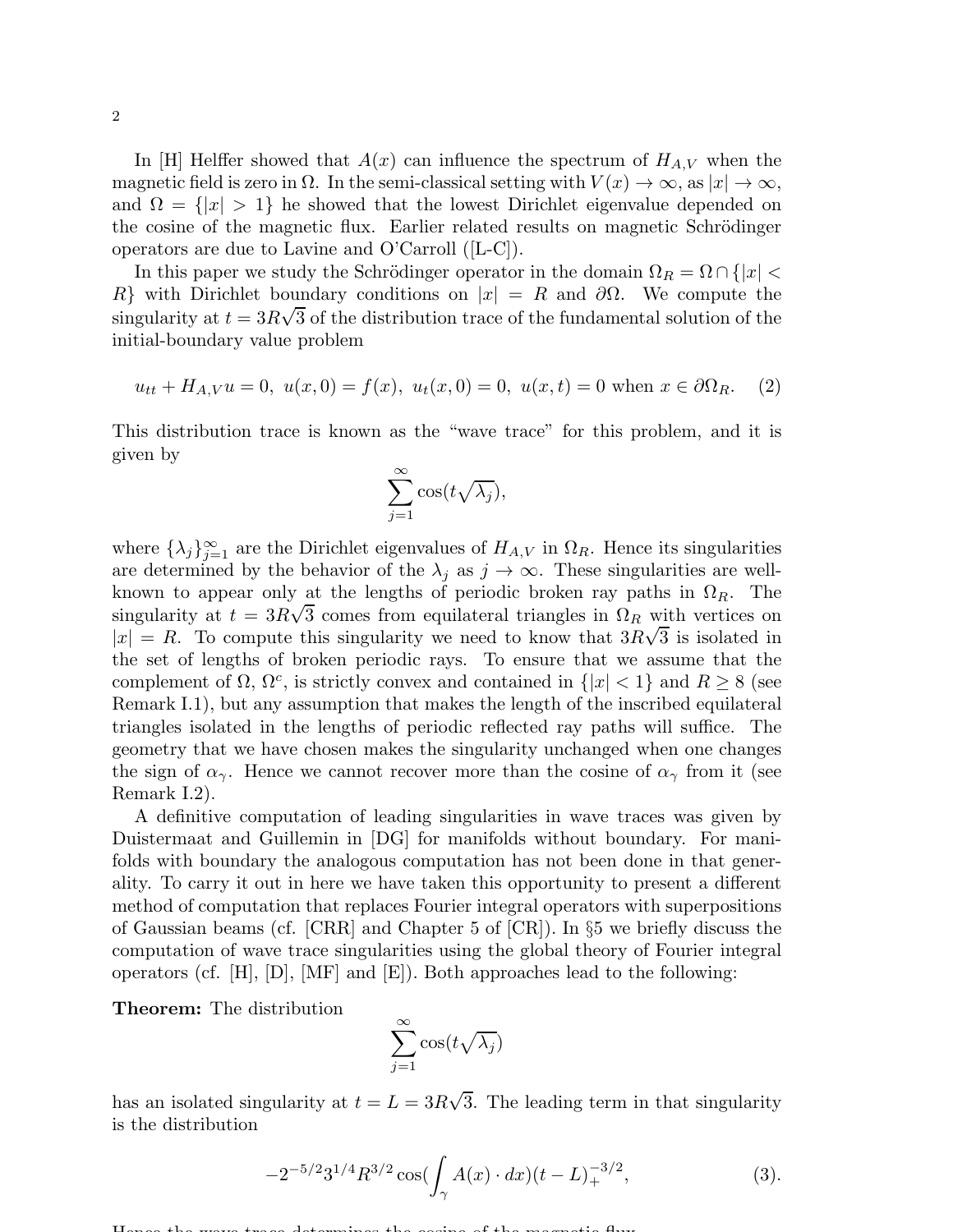In the final section of this paper we consider  $H_{A,V}$  on (flat) 2-torus and obtain essentially the same result: under a non-degeneracy assumption on the torus the singularities in the wave trace at times equal to the lengths of curves in a homology basis determine the cosines of magnetic fluxes around those curves (see Theorem 5.1).

Remark I.1: The only fact from geometry needed here – and we only need it for circles – is: a ray and its reflections inside an ellipse are all tangent to an ellipse confocal with the boundary ellipse. So rays in  $|x| \leq R$  tangent to a circle  $|x| = r > 1$ will never enter  $|x| < 1$  after reflection in  $|x| = R$ , while rays that enter  $|x| < 1$  will always re-enter  $|x| < 1$  after reflection in  $|x| = R$ . Since the boundary

curve C is convex, rays entering  $|x| < 1$  will leave  $|x| < 1$  after at most one reflection. This gives the following bounds on the length L of periodic ray paths that hit C. For rays that close after entering  $|x| < 1$  k times

$$
2kR - 2k < L < 2kR + 2k.
$$

So periodic rays that enter  $|x| < 1$  more than three times have lengths are greater than  $8R - 8$ , and the equilateral triangles are the (isolated) shortest periodic rays that never enter  $|x| < 1$  (assuming  $R > 2$ ). So we need  $4R + 4 < 3R\sqrt{3} < 6R - 6$ . That happens as soon as  $R \geq 8$  (picking the first whole number that works).

**Remark I.2:** If  $\Omega = \{|x| > 1\}$  and  $V \equiv 0$ , the mapping  $u(x) \to u(-x)$  sends eigenfunctions of  $H_{A,0}$  to eigenfunctions of  $H_{-A,0}$  bijectively. Thus the wave traces of these operators must be identical. The leading singularity in the wave trace at  $t = 3\sqrt{3}R$  does not depend on the boundary of  $\Omega$  or  $V(x)$ , hence it will be unchanged when A is replaced by  $-A$  in these cases, too. Therefore, one cannot distinguish  $\alpha_{\gamma}$  and  $-\alpha_{\gamma}$  using the leading singularity. The same ambiguity arises in the results in [AB] and [H].

### §2. Singularities of the Wave Trace.

Let  $E(x, y, t)$  denote the fundamental solution for the initial-boundary value problem  $(2)$ . The wave front set of the distribution kernel of E is contained in the canonical relation for the bicharacteristic flow (see Melrose-Sjöstrand, [MS I, II]. For this problem this canonical relation is defined as follows: Let  $\nu(x)$  denote the outer unit normal to  $\partial\Omega_R$  at x. Given  $(y_0, \eta_0)$  with  $y_0 \in \Omega_R$  and  $|\eta_0| = 1$ , define  $(x(s, y, \eta), \xi(s, y, \eta)) = (y + s\eta, \eta)$  until, at  $s = s_1$ ,  $y_1 = x(s_1, \eta_0, y_0) \in \partial\Omega_R$ . Then, if  $\eta \cdot \nu(y_1) \neq 0$ , continue  $(x(s, y_0, \eta_0), \xi(s, y_0, \eta_0))$  for  $s > s_1$  as  $(y_1 + s\eta_1, \eta_1)$ , where  $\eta_1 = \eta_0 - 2(\nu(y_1) \cdot \eta_0)\nu(y_1)$ . Continue the bicharacteristic this way, reflecting when  $x(s, y_0, \eta_0)$  hits  $\partial\Omega_R$ , as long as  $x(s, y_0, \eta_0)$  does not intersect  $\partial\Omega_R$  tangentially. At points of tangential intersection one has to distinguish grazing and gliding points. However, since we assume that the boundary of  $\Omega^c$  is strictly convex, points of tangential intersection with  $\partial\Omega$  are grazing points and bicharacteristics continue unaffected by these intersections. When  $y_0$  is in the interior of  $\Omega_R$ , a bicharacteristic with initial data  $(y_0, \eta_0)$  will never intersect  $|x| = R$  tangentially. Hence, the wave front set of the kernel of  $E(\cdot, \cdot, t)$  is the union over  $y_0 \in \Omega_R$  and  $\eta_0 \in \mathbb{S}^1$  of the points

$$
(x(t, y_0, \eta_0), \xi(t, y_0, \eta_0), y_0, -\eta_0),
$$

where  $(x(t, y, \alpha)$ ,  $\xi(t, y, \alpha)$ , are the reflected bicharateristics described above.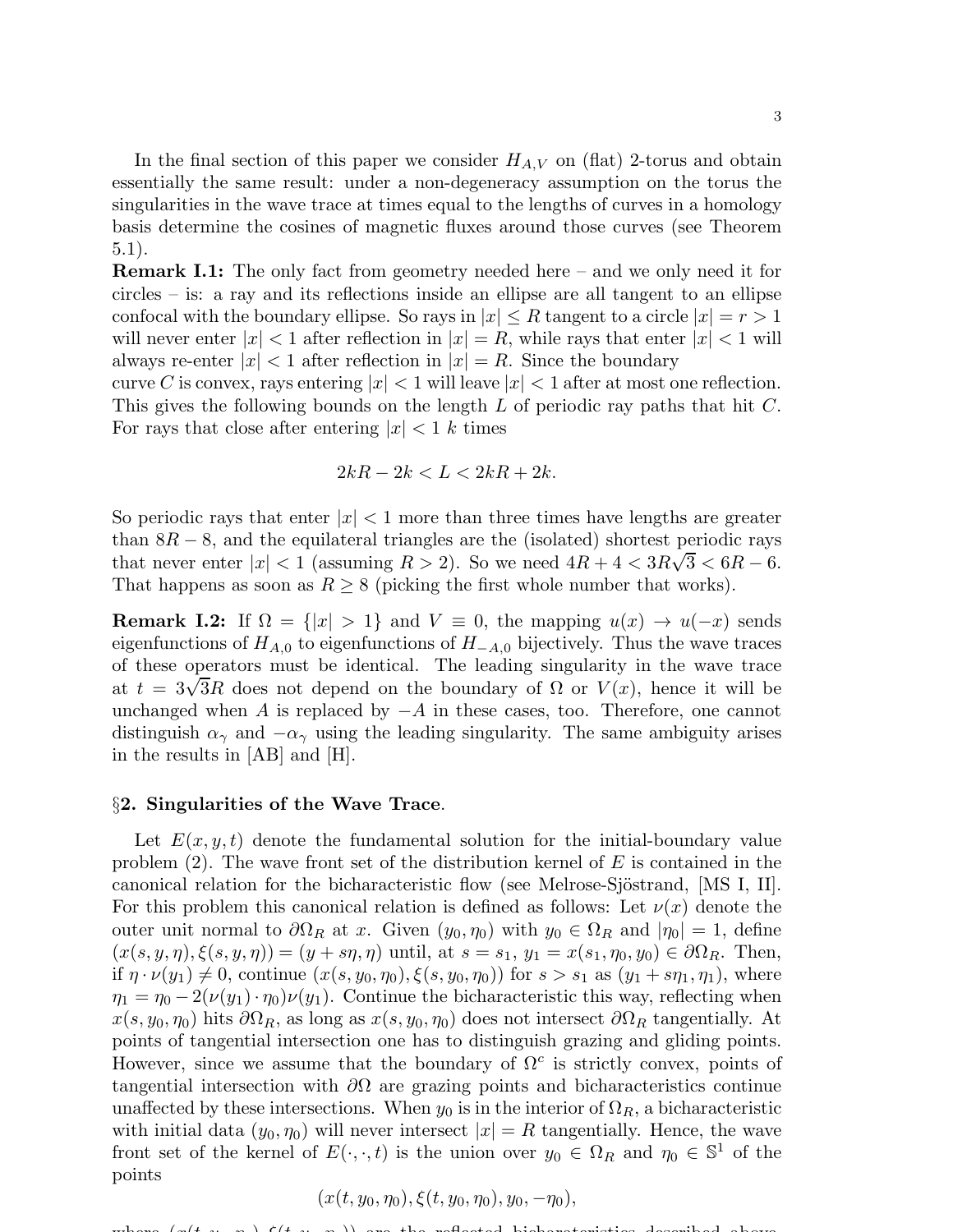Strictly speaking, the wave front set is the closure of that set and includes a "boundary wave front set" over  $|x| = R$  (see [MS] for details).

Since  $E(x, y, t)$  is a distribution in t depending smoothly on  $(x, y) \in \Omega_R \times \Omega_R$ ,  $\int_{\Omega_R} E(x, x, t) dx$  is well-defined, and we have the following relation

$$
T =_{def} \sum_{j=1}^{\infty} \cos(t\sqrt{\lambda_j}) = \int_{\Omega_R} E(x, x, t) dx.
$$

The singular support of T is contained in the set of t such that  $(y_0, \eta_0, y_0, -\eta_0) \in$  $WF(E(x, y, t))$  for some  $y_0 \in \overline{\Omega_R}$ , [GM]. The choice of  $\Omega$  and R here implies that, for t in a sufficiently small neighborhood of  $3R\sqrt{3}$ ,  $(y_0, \eta_0, y_0, -\eta_0) \in WF(E(x, y, t))$ only if the ray  $x(s, y_0, \eta_0)$  traces an inscribed equilateral triangle.

To compute the singularities in the wave trace we need a parametrix for the initial-boundary value problem (2). Since this parametrix will differ from  $E(x, y, t)$ by an integral operator with a smooth kernel, we can use it to compute singularities. Since we are only interested in singularities arising from inscribed equilateral triangles, we only need a parametrix which captures the singularities of  $\int E(x, y, t)f(y)dy$  when  $WF(f) \subset \{y, \eta\} : y \in \Omega_R, |y \cdot \eta^{\perp}| = R/2\}$ , where  $(\eta_1, \eta_2)^{\perp} = (\eta_2, -\eta_1)$ . These singularities hit  $\partial \Omega_R$  nontangentially, and hence this parametrix construction can be done with reflection at the boundary. This observation applies equally well to constructions with Fourier integral operators and the Gaussian beam superpositions used here.

§3. The Gaussian beam construction. Here we will outline the construction of a parametrix for (2), for initial data with wave fronts projecting onto the inscribed equilateral triangles. We will continue to let  $\eta$  have length one. The Gaussian beam method allows one to do the following (see [R] for more details):

i) For any ray,  $(x(t), t) = (z + t\eta, t)$ , in space-time, one can construct a function  $\phi(x, t; z, \eta)$  satisfying:

(a) For any given integer  $N$ ,  $(\phi_t)^2 - |\phi_x|^2$  vanishes to order N on  $(x(t), t)$  and  $\text{Im}\{\phi_{xx}\}\$ is positive definite on  $(x(t), t)$ .

(b) 
$$
\phi(x, 0; z, \eta) = x \cdot \eta + \frac{i}{2}|x - z|^2
$$
 on  $|x - z| < \delta$ , and  $\phi_t(x, 0; z, \eta) = -1$ .

Moreover, if Γ is a curve with unit normal  $\nu$  at  $x(t_0)$  and  $\eta$  is not tangent to Γ, then one can construct  $\phi^r = \phi$  on Γ, satisfying (a) for the reflected ray  $(x(t_0) + (t-t_0))$  $(t_0)\eta^r, t$ , where  $\eta^r = \omega - 2(\nu \cdot \eta)\nu$ . Reflection of beams is discussed in [R, §2.2].

ii) Once  $\phi$  has been constructed, for any given integer N, one can solve the transport equations

$$
2\phi_t(a_0)_t - 2\phi_x \cdot (a_0)_x + (2iA(x) \cdot \phi_x + \phi_{tt} - \Delta\phi)a_0 = 0,
$$
\n(4)

$$
2\phi_t(a_j)_t - 2\phi_x \cdot (a_j)_x + 2iA(x) \cdot \phi_x + \phi_{tt} - \Delta \phi \cdot (a_j) = -(\partial_t^2 - (\partial_x + iA(x))^2) \cdot a_{j-1}, \ j > 0
$$

to order N on  $(x(t), t)$ , and impose the initial conditions  $a_0(0, x; z, \eta) = 1$  and  $a_j((0, x; z, \eta) = 0 \text{ for } j > 0 \text{ on } |x - z| < \delta.$ 

For the singularity computation we need to know the leading amplitude  $a_0$  on the ray beginning at z in direction η.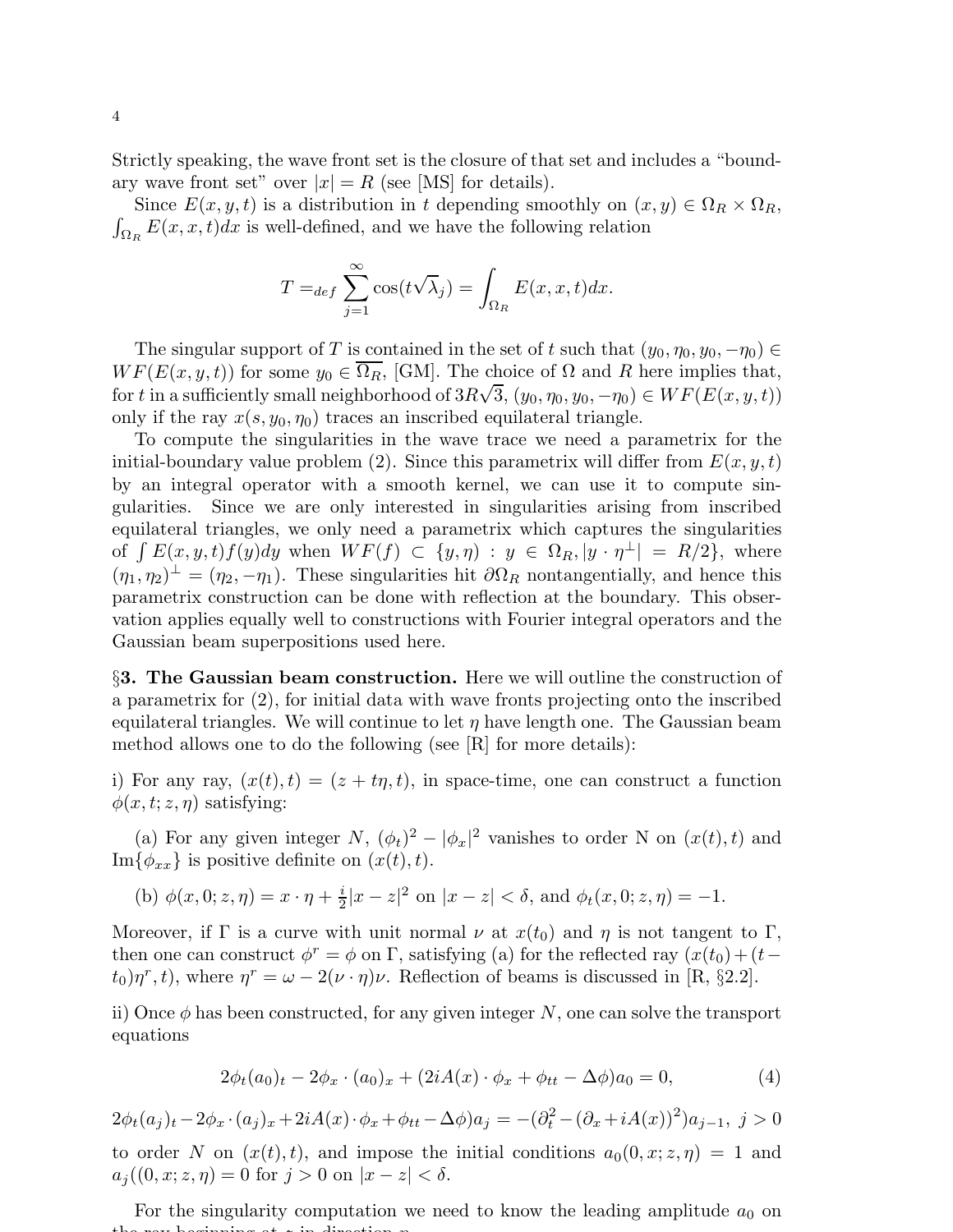We define  $a(x, t; z, \eta, r)$  to be the formal sum

$$
a(x, t; z, \eta, r) = \sum_{j \ge 0} a_j(x, t; z, \eta) r^{-j}.
$$
 (5)

As before one can reflect in a plane curve  $\Gamma$  which is transverse to the ray, and we impose  $a^r = -a$  on  $\Gamma$  to satisfy Dirichlet boundary conditions.

Using the preceding constructions we can construct the operator

$$
[V(t)f](x) = \frac{1}{2}([V_{+}(t)f](x) + [V_{-}(t)f](x)),
$$

where

 $[V_{+}(t)f](x) =$ 

$$
\sum_{k\geq 0} \frac{1}{(2\pi)^3} \int_{\mathbb{R}_+ \times S^1 \times \{|z| < R + \delta\}} e^{i r \phi^k(x, \pm t; z, \eta)} a^k(x, \pm t; z, \eta, r) \hat{f}(r\eta) r^2 dr d\eta dz. \tag{6}
$$

Here,  $\phi^0$  is the phase function with  $\phi^0(x, 0; z, \eta) = x \cdot \eta + \frac{i}{2}$  $\frac{i}{2}|x-z|^2$ , and for  $k > 0$ ,

$$
e^{ir\phi^k(x,t;z,\eta)}a^k(x,t;z,\eta,r)
$$

is the (Dirichlet) reflection of  $e^{ir\phi^{k-1}(x,t;z,\eta)}a^{k-1}(x,t;z,\eta,r)$  in the circle  $|x|=R$ . Since Gaussian beams can be constructed to for any finite ray segment, we can assume that each term in (6) is defined on  $\{|x| \leq 2R\}$  when necessary. Note that in this notation the variables  $(z, \eta)$  in  $\phi^k$  remain the initial data **at t=0** for the ray where  $\text{Im}\{\phi^k\} = 0$ . Note also that the integration in r in (6) is in the sense of distributions.

For the parametrix construction we need  $V(0)f = f + Kf$  where K is an operator with a smooth kernel. From  $(6)$  we have

$$
[V(0)f](x) = \frac{1}{(2\pi)^3} \int_{\mathbb{R}_+ \times S^1 \times \{|z| < 2R\}} e^{irx \cdot \eta - r|x - z|^2/2} \hat{f}(r\eta) r^2 dr d\eta dz.
$$

Since

$$
\frac{1}{(2\pi)^3} \int_{\mathbb{R}_+ \times S^1 \times \mathbb{R}^2_z} e^{irx \cdot \eta - r|x - z|^2/2} \hat{f}(r\eta) r^2 dr d\eta dz = f(x)
$$

and f is supported in  $\{|x| < R\}$ , it follows that omitting the contribution from  ${|z| > R + \delta}$  in (6) only adds an operator with a smooth kernel.

To compute singularities of the wave trace we need to make the kernels of the operators  $V_{\pm}(t)$  explicit. The distribution kernels of these operators are sums of terms of the form

$$
S(t) = \int e^{i r \phi(x, t; z, \eta) - ir \eta \cdot y} a(x, t; z, \eta, r) r^2 dr d\eta dz, \tag{7}
$$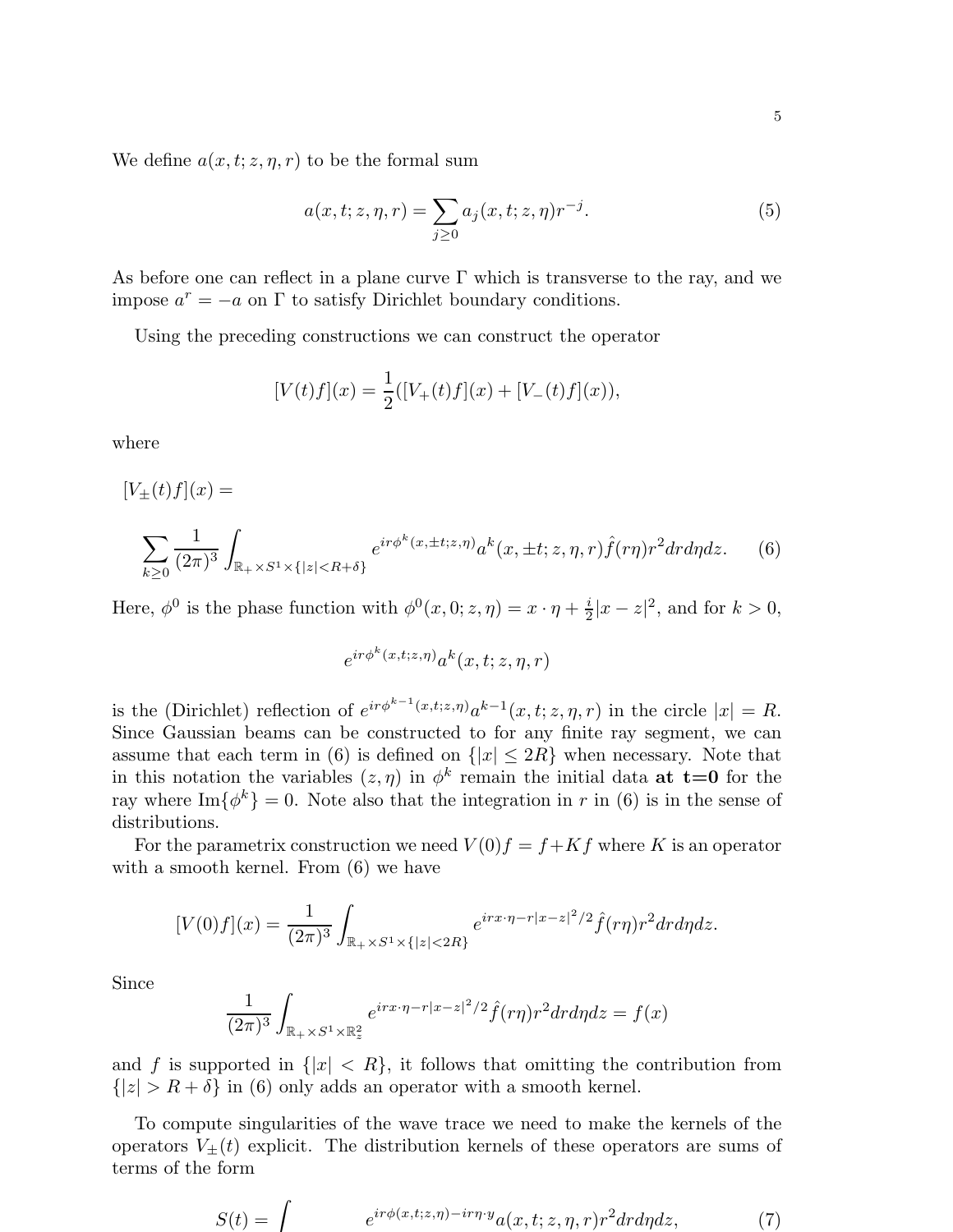As was stated earlier, these operators are smooth in  $(x, y)$ , and we can compute their traces by integrating these kernels over the diagonal  $y = x$ . Thus the (distribution) trace of  $V(t)$  is a sum of terms of the form

$$
Tr(\phi, a) = \int_{D \times \mathbb{R}_+ \times S^1 \times \mathbb{R}_z^2} e^{ir\phi(x, t; z, \omega) - ir\eta \cdot x} a(x, t; z, \eta, r) r^2 dr d\eta dz dx.
$$
 (8)

We want to compute the singularity in t of this trace at  $t = L = 3R\sqrt{3}$ , and we only need to consider t in  $|t - L| < \delta$ , where  $\delta$  is small enough that  $\{t : |t - L| < \delta\}$ contains no other lengths of periodic rays in the disk  $|x| < R$ .

# §4. Calculation of the singularity at  $t = L = 3\sqrt{3}R$

For  $\eta = (\eta_1, \eta_2)$  with  $|\eta| = 1$  define  $\eta^{\perp} = (\eta_2, -\eta_1)$ , the "right hand" normal. To compute the singularity at  $t = L$  we only need the parametrix restricted to  $R/2 - \epsilon < |z \cdot \eta^{\perp}| < R/2 + \epsilon$  for any fixed positive  $\epsilon$ . Since the broken ray  $x(t, z, \eta)$  is initially of the form  $x = z + t\eta$ ,  $\eta^{\perp} \cdot z > 0$  corresponds to rays going counterclockwise around  $z = 0$ , and  $\eta^{\perp} \cdot z < 0$  corresponds to rays going clockwise around  $z=0$ .

In the preceding section we concluded that the singularity in the wave trace at  $t = L$  could be calculated from a sum of integrals of the form

$$
\frac{1}{2}\sum_{\pm}\int_0^\infty r^2 dr \int_{\mathcal{S}^1} d\eta \left(\int a_0(x,\pm t,z,\eta) e^{ir(\phi(x,\pm t,z,\eta)-x\cdot\eta)} dx dz\right). \tag{9}
$$

The integral in  $r$  is to be taken in distribution sense. Until the end of this section we will consider (9) in the case that the phase  $\phi$  is the beam phase resulting from reflecting the bicharacteristic with initial data  $(x, \xi) = (z, \eta)$  three times in  $|x| =$ R. The amplitudes  $a_0(x, t, z, \eta)$  are determined by the transport equation (4). The contributions to the singularity from the  $+$  and  $-$  terms in (9) are complex conjugates of each other, and from here one we only consider the "+" term.

We assume that that  $a_0$  vanishes when  $|z \cdot \eta^{\perp}|$  is not close to  $R/2$ . Note that we can assume that  $\phi(x, t, z, \eta)$  is defined for all  $(x, z, t)$  when  $|z \cdot \eta^{\perp}|$  is sufficiently close to  $R/2$ .

The main step in isolating the singularity is an application of the method of stationary phase to (9). For that we introduce the change of coordinates

$$
x = u + v\eta + w\eta^{\perp}, \ z = v\eta + w\eta^{\perp}, \ u \in \mathbb{R}^2, \ v, w \in \mathbb{R}.
$$

Our objective is the elimination of the integral in  $(u, w)$  by stationary phase. To see when the phase is real and stationary in these variables note that

- i) the phase is real only when  $x = x(t, z, \eta)$ ,
- ii) the derivative of the phase with respect to u at  $x = x(t, z, \eta)$  is

$$
\phi_x - \eta = \xi(t, z, \eta) - \eta,
$$

which vanishes precisely when three reflections have made  $\xi$  return to its initial value. That implies  $|z \cdot \eta^{\perp}| = R/2$ . Since the reflected ray will return to z when t  $I = I$  and it is propagating in the direction  $n, g(t, x, n) = x + (t - I)g$ . Hence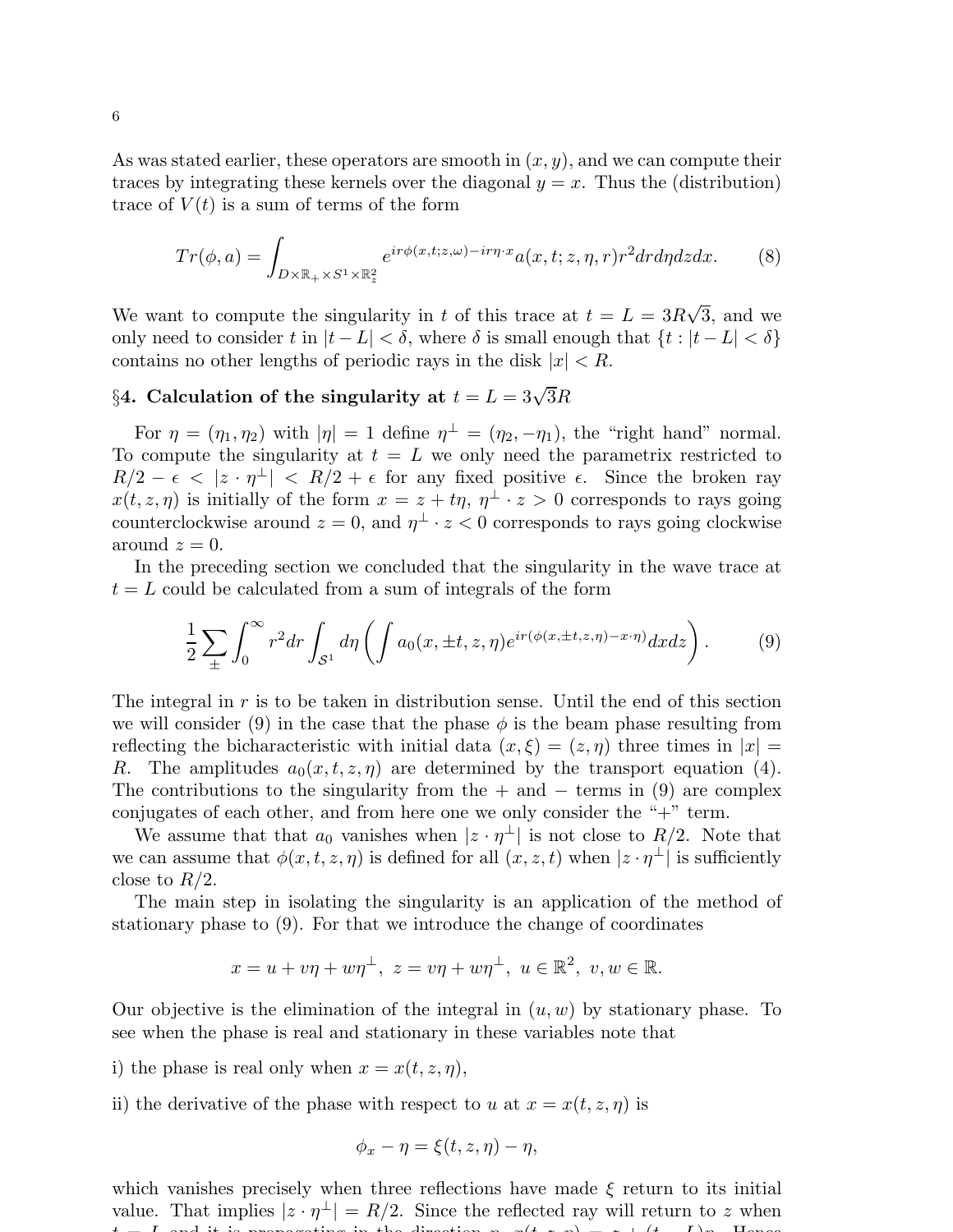$u = (t - L)\eta$  and  $|w| = R/2$  on the stationary set in u. The derivative of the phase with respect to w at  $x = x(t, z, \eta)$  is

$$
\eta^{\perp} \cdot \phi_x + \eta^{\perp} \cdot \phi_z - \eta \cdot \eta^{\perp}
$$

which vanishes, since  $\phi_z(x(t, z, \eta), t, z, \eta) = \phi_z(x(0, z, \eta), 0, z, \eta) = \partial_z(x \cdot \eta + i|x - \eta|)$  $|z|^2/2|_{x=z} = 0$ . Thus we will need to do the stationary phase computation at  $(u, w) = ((t - L)\eta, \pm R/2).$ 

Calculation of asymptotics by stationary phase requires the computation of the determinant of the Hessian of the phase, and here this computation is rather long. We have found it useful to consider the phase and the bicharacteristics defined for all  $\eta \neq 0$  by homogeneity. That makes the Jacobian matrix

$$
F(t) = \begin{pmatrix} \frac{\partial x}{\partial z}(t, z, \eta) & \frac{\partial x}{\partial \eta}(t, z, \eta) \\ \frac{\partial \xi}{\partial z}(t, z, \eta) & \frac{\partial \xi}{\partial \eta}(t, z, \eta) \end{pmatrix} =_{def} \begin{pmatrix} a & b \\ c & d \end{pmatrix}
$$

symplectic. Using  $\phi_x(x(t, z, \eta), t, z, \eta) = \xi(t, z, \eta)$  and  $\phi_z(x(t, z, \eta), t, z, \eta) = 0$  and setting  $M = \phi_{xx}(x(t, z, \eta), t, z, \eta)$ , one computes directly that at  $x = x(t, z, \eta)$ 

$$
H =_{def} \begin{pmatrix} \phi_{xx} & \phi_{xz} \\ \phi_{zx} & \phi_{zz} \end{pmatrix} = \begin{pmatrix} M & c - Ma \\ c^t - a^t M & a^t Ma - a^t c \end{pmatrix}.
$$

Letting  $O_{\eta}$  be the matrix with columns  $\eta$  and  $\eta^{\perp}$ , one sees that the Hessian of the phase in (9) with respect to the variables  $(u, v, w)$  is  $B<sup>t</sup>HB$  where

$$
B = \begin{pmatrix} I & O_{\eta} \\ 0 & O_{\eta} \end{pmatrix}.
$$

However, we need the Hessian with respect to  $(u, w)$ . We will see that  $\begin{pmatrix} \eta \\ w \end{pmatrix}$ η  $\setminus$ is a

null vector for  $H$ , and we have  $B$  $\sqrt{ }$  $\left\lfloor \right\rfloor$  $\theta$  $\theta$ 1  $\overline{0}$  $\setminus$  $\Big\} =$  $\int$ η  $\setminus$ . Moreover, letting  $P_{\eta}$  denote the

orthogonal projection of  $\mathbb{R}^2$  onto  $\langle \eta \rangle$ , one computes

$$
B^{t}\begin{pmatrix} 0 & 0 \\ 0 & P_{\eta} \end{pmatrix} B = \begin{pmatrix} 0 & 0 & 0 & 0 \\ 0 & 0 & 0 & 0 \\ 0 & 0 & 1 & 0 \\ 0 & 0 & 0 & 0 \end{pmatrix}.
$$

Hence,

$$
\det \begin{pmatrix} \phi_{u_1 u_1} & \phi_{u_1 u_2} & 0 & \phi_{u_1 w} \\ \phi_{u_2 u_1} & \phi_{u_2 u_2} & 0 & \phi_{u_2 w} \\ 0 & 0 & 1 & 0 \end{pmatrix} = \det \begin{pmatrix} M & c - Ma \\ c^t - a^t M & a^t Ma - a^t c + P_\eta \end{pmatrix}.
$$
 (10)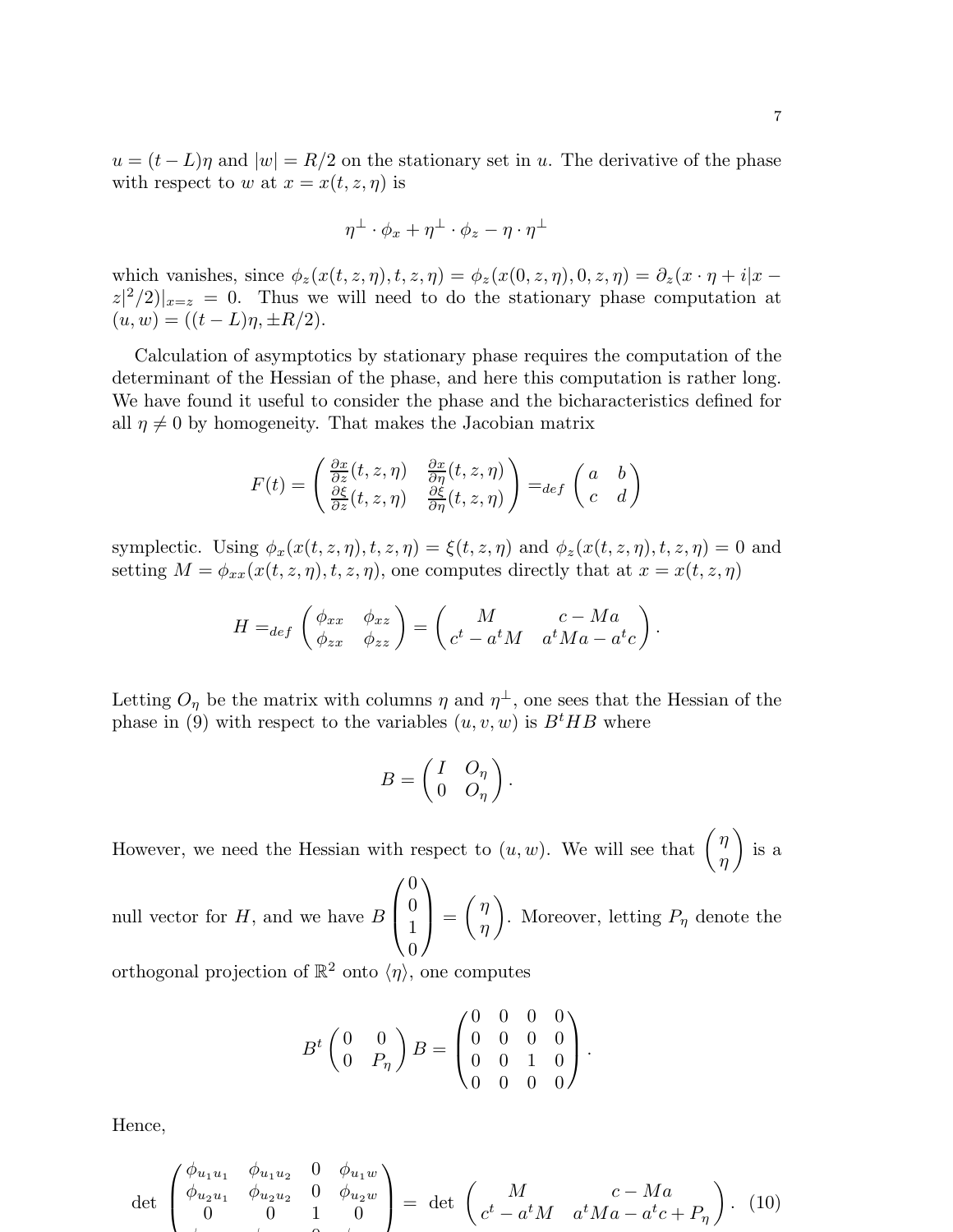To proceed with this computation we need to know  $F(t)$ . The computation begins with the formulas for  $x(t, z, \eta)$  and  $\xi(t, z, \eta)$  after three reflections:

$$
x(t, z, \eta) = w \frac{\xi^{\perp}}{|\xi|} + (t + \frac{z \cdot \eta}{|\eta|} - 6\sqrt{R^2 - w^2}) \frac{\xi}{|\xi|}
$$

and, setting  $\eta = |\eta|(\cos \theta, \sin \theta),$ 

$$
\xi(t, z, \eta) = |\eta|(\cos(\theta + \pi - 6\sin^{-1}\frac{w}{R}), \sin(\theta + \pi - 6\sin^{-1}\frac{w}{R})).
$$

One checks that  $\partial_z w = \frac{\eta^{\perp}}{|\eta|}$  $\frac{\eta^{\perp}}{|\eta|}$  and  $\partial_{\eta} w = -(z \cdot \eta) \frac{\eta^{\perp}}{|\eta|^3}$  $\frac{\eta}{\vert \eta \vert^3}$ , and this implies that the Jacobian  $\frac{\partial \xi}{\partial z}$  at  $w = \pm R/2$  is  $\frac{4\sqrt{3}}{R}$  $\frac{\sqrt{3}}{R}|\eta|P_{\eta^{\perp}}$ . So  $c = \frac{4\sqrt{3}}{R}$  $\frac{\sqrt{3}}{R} |\eta| P_{\eta}$  . Using  $\partial_{\eta} \theta = -\eta^{\perp} / |\eta|^2$ , one finds that at  $w = \pm R/2$ 

$$
\frac{\partial \xi}{\partial \eta} = P_{\eta} + P_{\eta}^{\perp} - \frac{4\sqrt{3}}{R} \frac{z \cdot \eta}{\eta} P_{\eta^{\perp}} = I - \frac{4\sqrt{3}}{R} \frac{z \cdot \eta}{|\eta|} P_{\eta^{\perp}}
$$

So  $d = I - \frac{4\sqrt{3}}{R}$  $\frac{\sqrt{3}}{R}vP_{\eta^{\perp}}.$ 

The computations of the derivatives of  $x(t, z, \eta)$  are longer, but they are simplified by the observation that  $|\xi(t, z, \eta)| = |\eta|$ . At  $w = \pm R/2$  one has

$$
\frac{\partial x}{\partial z} = P_{\eta^{\perp}} \mp 2\sqrt{3} \frac{\eta}{|\eta|} \langle \frac{\eta^{\perp}}{|\eta|}, \cdot \rangle + \frac{\eta}{|\eta|} \langle \frac{\eta}{|\eta|} \pm 2\sqrt{3} \frac{\eta^{\perp}}{|\eta|}, \cdot \rangle + (t - L + \frac{z \cdot \eta}{|\eta|}) \frac{4\sqrt{3}}{R} P_{\eta^{\perp}}
$$

$$
= I + (t - L + \frac{z \cdot \eta}{|\eta|}) \frac{4\sqrt{3}}{R} P_{\eta^{\perp}}.
$$

So  $a = I + (t - L + v) \frac{4\sqrt{3}}{R}$  $\frac{\sqrt{3}}{R}P_{\eta^{\perp}}.$ 

To compute  $\frac{\partial x}{\partial \eta}$  at  $w = \pm R/2$  one uses

$$
(\frac{\xi}{|\xi|})_\eta = \frac{1}{|\eta|}(1-\frac{4\sqrt{3}}{R}\frac{z\cdot \eta}{|\eta|})P_{\eta^\perp}
$$

at  $w = \pm R/2$ , and the less obvious result that

$$
(\frac{\xi^\perp}{|\xi|})_\eta=(-1+\frac{4\sqrt{3}}{R}\frac{z\cdot\eta}{|\eta|})\frac{\eta}{|\eta|^2}\langle\frac{\eta^\perp}{|\eta|},\cdot\rangle.
$$

Combining those with  $\partial_{\eta}v = (z \cdot \eta^{\perp})\frac{\eta^{\perp}}{|\eta|^3}$  $\frac{\eta^{\perp}}{|\eta|^3} = \pm \frac{R}{2|\eta}$  $\frac{R}{2|\eta|^2}\eta^{\perp}$ , one has

$$
\frac{\partial x}{\partial \eta} = \frac{\eta^{\perp}}{|\eta|} \langle -(z \cdot \eta) \frac{\eta^{\perp}}{|\eta|^3}, \cdot \rangle \pm \frac{R}{2}(-1 + \frac{4\sqrt{3}}{R} \frac{z \cdot \eta}{|\eta|}) \frac{\eta}{|\eta|^2} \langle \frac{\eta^{\perp}}{|\eta|}, \cdot \rangle
$$
  
+ 
$$
\frac{\eta}{\eta} \langle (\pm \frac{R}{2\sqrt{3}} \eta^{\perp} \mp 2\sqrt{3}(z \cdot \eta) \frac{\eta^{\perp}}{|\eta|^2}, \cdot \rangle + (t - L + \frac{z \cdot \eta}{\sqrt{3}})(1 - \frac{4\sqrt{3}}{R} \frac{z \cdot \eta}{|\eta|}) P_{\eta^{\perp}} \rangle |\eta|^{-1}
$$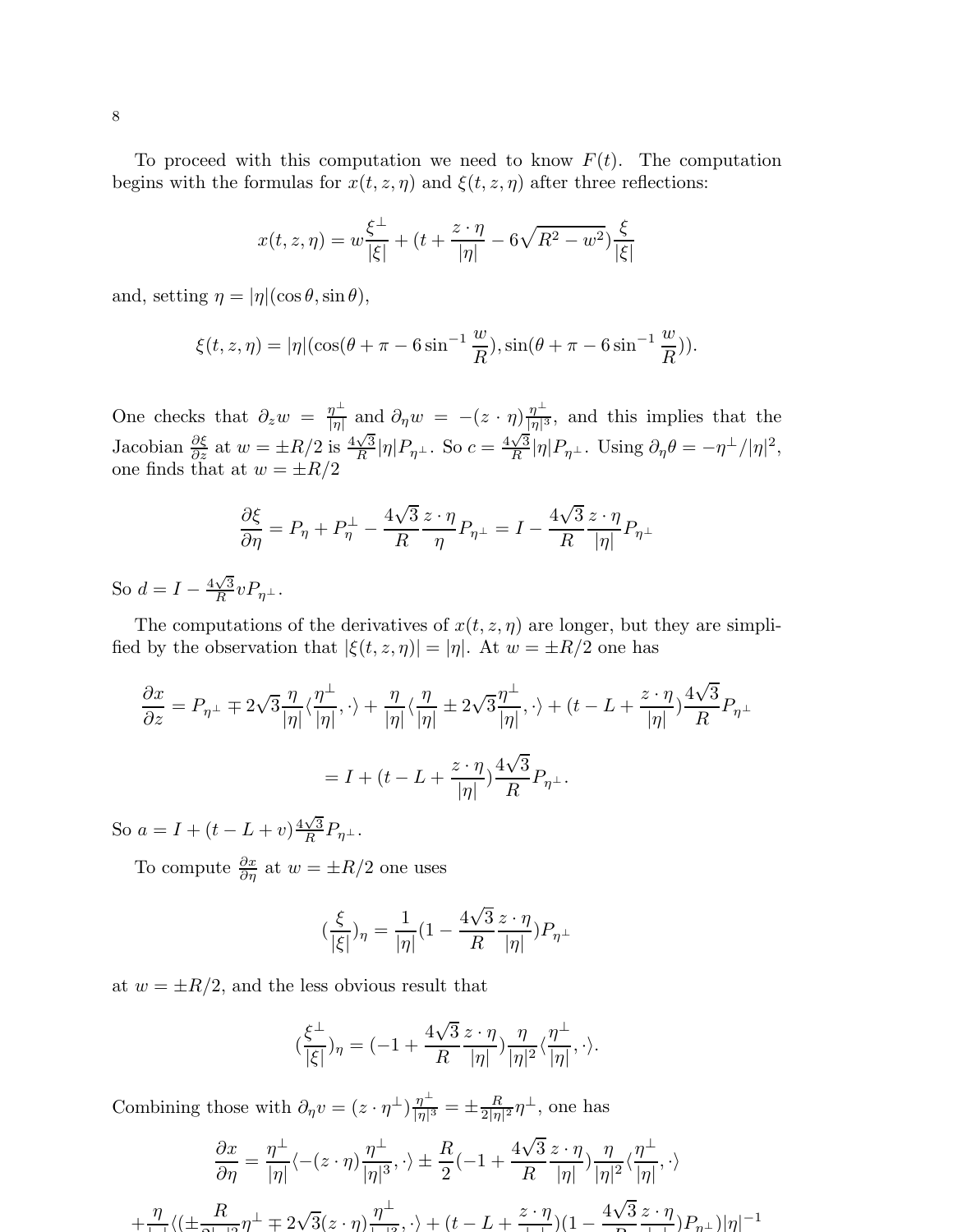$$
=\frac{(t-L+\frac{z\cdot\eta}{|\eta|})}{|\eta|}(1-\frac{4\sqrt{3}}{R}\frac{z\cdot\eta}{|\eta|})P_{\eta^\perp}-\frac{(z\cdot\eta)}{|\eta|^2}P_{\eta^\perp}.
$$

Thus, when  $(5\sqrt{3})/2 - v < t < (7\sqrt{3})/2 - v$ ,

$$
F(t) = \begin{pmatrix} I + (t - L + v) \frac{4\sqrt{3}}{R} P_{\eta} - \frac{(t - L)}{|\eta|} (1 - \frac{4\sqrt{3}}{R} v) P_{\eta} - \frac{4\sqrt{3}}{R} \frac{v^2}{|\eta|} P_{\eta} \end{pmatrix} . \tag{11}
$$

From this point onward we will assume that  $|\eta| = 1$ , i.e.  $\eta = (\cos \theta, \sin \theta)$ . Note that this implies  $|\xi(t, z, \eta)| \equiv 1$ .

Now we can resume the computation of the Hessian. First we compute the determinant of the Hessian. For this the only facts that we need from the computation of the symplectic matrix  $F(t)$  – it is a good check on the computation to verify that it is symplectic – are that a, b, c and d commute with  $P_{\eta}$  with  $aP_{\eta} = dP_{\eta} = P_{\eta}$ and  $bP_{\eta} = bP_{\eta} = 0$ . We will also eventually use the exact form of c. Note that since  $F(t)$  is symplectic  $a^t c$  and  $d^t b$  are symmetric and  $a^t d - c^t b = I$ .

Returning to (10) we have

$$
\begin{pmatrix}\nM & c - Ma \\
c^t - a^t M & a^t M a - a^t c + P_\eta\n\end{pmatrix}\n\begin{pmatrix}\nI & a \\
0 & I\n\end{pmatrix} =\n\begin{pmatrix}\nM & c \\
c^t - a^t M & P_\eta\n\end{pmatrix}
$$
 and\n
$$
\begin{pmatrix}\nI & 0 \\
a^t & I\n\end{pmatrix}\n\begin{pmatrix}\nM & c \\
c^t - a^t M & P_\eta\n\end{pmatrix} =\n\begin{pmatrix}\nM & c \\
c^t & a^t c + P_\eta\n\end{pmatrix}.
$$

Since  $M = (c + id)(a + ib)^{-1}$  (cf. [CRR]),

$$
\begin{pmatrix}\nM & c \\
c^t & a^t c + P_\eta\n\end{pmatrix}\n\begin{pmatrix}\na + ib & 0 \\
0 & I\n\end{pmatrix} =\n\begin{pmatrix}\nc + id & c \\
c^t a + ic^t b & a^t c + P_\eta\n\end{pmatrix}
$$
\n
$$
\begin{pmatrix}\n-a^t & I \\
I & 0\n\end{pmatrix}\n\begin{pmatrix}\nc + id & c \\
c^t a + ic^t b & a^t c + P_\eta\n\end{pmatrix} =\n\begin{pmatrix}\ni(c^t b - a^t d) & P_\eta \\
c + id & c\n\end{pmatrix} =\n\begin{pmatrix}\n-iI & P_\eta \\
c + id & c\n\end{pmatrix}.
$$
\nnally

Fin

$$
\begin{pmatrix} -ic+d & I \\ I & 0 \end{pmatrix} \begin{pmatrix} -iI & P_{\eta} \\ c+id & c \end{pmatrix} = \begin{pmatrix} 0 & P_{\eta} + c \\ -iI & P_{\eta} \end{pmatrix}.
$$

From the preceding, using the exact form of c, one can read off the determinant of the Hessian of the phase (at  $u = (t - L)\eta$ ,  $w = \pm R/2$ ). It is

$$
(-1)\left(\frac{4\sqrt{3}}{R}\right) \det((a+ib)^{-1}).\tag{12}
$$

At this point it is convenient to calculate the amplitude  $a_0$ . Note that  $\phi_t(a_0)_t$  −  $\phi_x \cdot (a_0)_x = -\frac{d}{dt} a_0(x(t, z, \eta), t, z, \eta)$ . Hence (4) implies that, after three reflections,

$$
a_0(x(t, z, \eta), t, z, \eta) = (-1)^3 e^{i \int_0^t A(x(s)) \dot{x}(s) ds} e^{(\int_0^t [\phi_{tt} - \Delta \phi](x(s), s) ds)/2}.
$$
 (13)

Note that  $|\phi_x| + \phi_t$  vanishes to second order when  $x = x(t, z, \eta)$  and thus  $\phi_{tt} + \phi_{tx}$ .  $x^2 = 0$  and  $y^2 = f(t, x, y)$  when  $x = x(t, x, y)$ . Differentiating  $|y| + |y| = 0$  with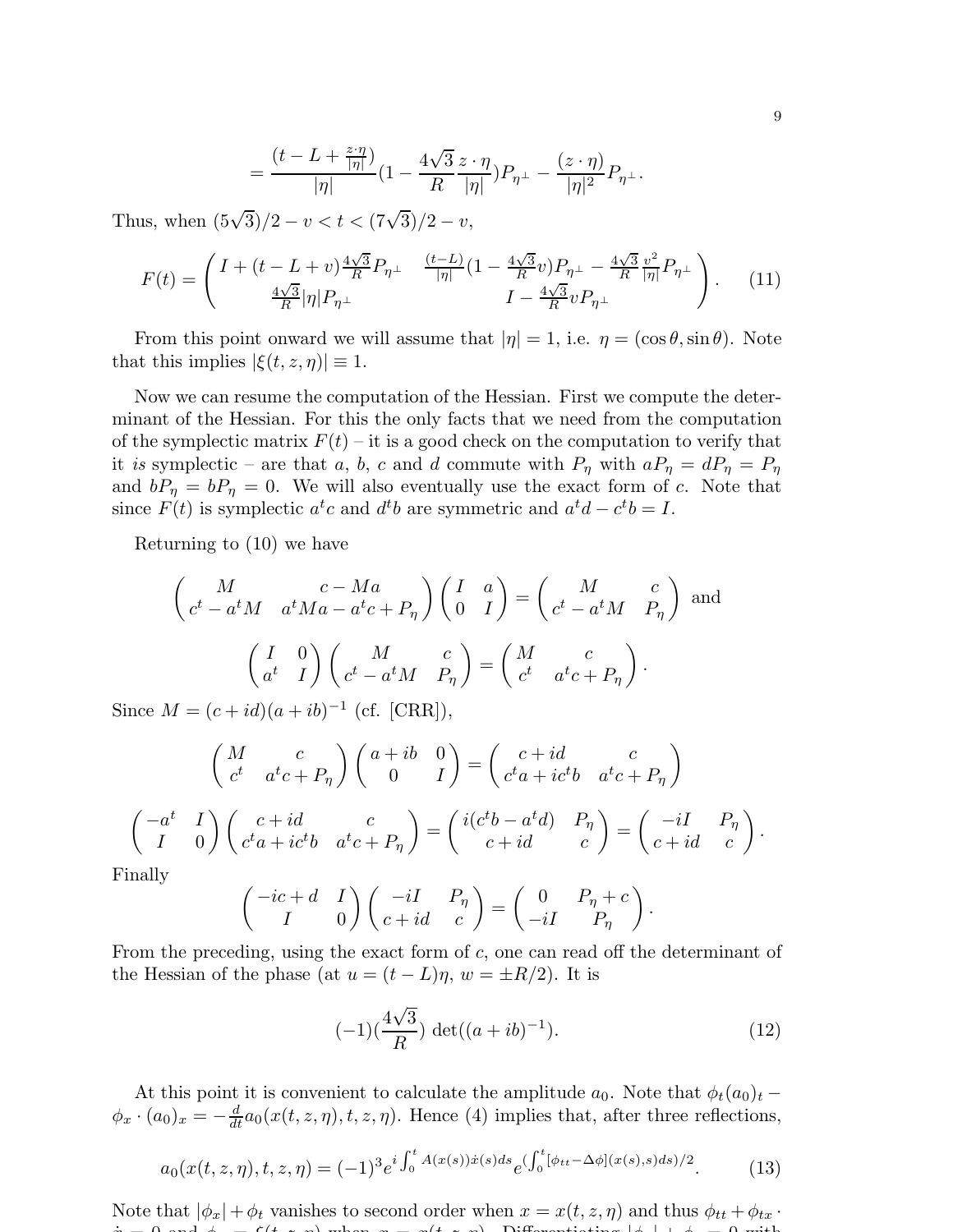respect to x and using  $\phi_{tt} = -\phi_{tx} \cdot \dot{x}$ , we have  $\phi_{tt} - \Delta \phi = \xi \cdot M \xi - \text{trace}(M)$ , when  $x = x(t, z, \eta).$ 

Differentiating  $\dot{x} = \xi/|\xi|$  with respect to z and  $\eta$  and restricting to  $|\eta| = 1$  one sees that  $\dot{a} + i\dot{b} = (I - P_{\xi})(c + id)$ . Hence, using  $M = (c + id)(a + ib)^{-1}$ , we see that, when  $x(t, z, \eta)$  is not a reflection point,

$$
\frac{d}{dt}(\log \det(a+ib)) = \text{trace}((\dot{a}+ib)(a+ib)^{-1}) = \text{trace}((I-P_{\xi})M) = \Delta \phi - \phi_{tt}.
$$
 (14)

At reflection points  $a + ib$  jumps to  $(1 - 2P_\nu)(a + ib)$ , where  $\nu$  is normal to the boundary. Thus  $\det(a+ib)$  is multiplied by  $-1$ . Note that, since the imaginary part of M is positive definite and the trace of  $(I-P_{\xi})M$  equals the trace of  $(I-P_{\xi})M(I-P_{\xi})$  $P<sub>\epsilon</sub>$ ), (14) shows that the argument of  $\det(a + ib)$  is strictly increasing away from reflection points. Thus we can make the argument of  $(\det(a+ib))^{1/2}$  increasing by defining it to be 1 when  $t = 0$ , to be multiplied by i at each reflection point, and to be continuous between reflection points. With this definition of  $(\det(a+ib))^{1/2}$ , we can conclude that after three reflections

$$
a_0(x(t, z, \eta), t, z, \eta) = i(\det(a + ib))^{-1/2} e^{i \int_0^t A(x(s)) \dot{x}(s) ds}.
$$
 (15)

We have  $\int_0^L A(x(s)) \dot{x}(s) ds = \alpha_\gamma$ , where  $\gamma$  is the equilateral triangle traced by  $x(s, z, \eta)$  with  $z = v\eta + (R/2)\eta^{\perp}$  or  $z = v\eta - (R/2)\eta^{\perp}$ . Since the magnetic field vanishes in  $\Omega$ ,  $\alpha_{\gamma}$  is independent of v and  $\eta$ , and its value when  $z = v\eta + (R/2)\eta^{\perp}$ is the negative of its value when  $z = v\eta - (R/2)\eta^{\perp}$ .

Now we can evaluate the integral in  $(u, w)$  asymptotically by the method of stationary phase. The standard form of the stationary phase lemma,  $([H\ddot{o}r],$  Theorem 7.7.5), gives the following: if  $f(y)$  is a smooth function such that  $\text{Im}{f} \geq 0$ ,  $f_y(y_0) = 0$  and the Hessian  $f_{yy}(y_0)$  is nonsingular, then for a smooth with support in a sufficiently small neighborhood of  $y_0$ , one has the asymptotic expansion

$$
\int_{\mathbb{R}^n} e^{irf(y)} a(y) dy = \left(\frac{2\pi}{r}\right)^{n/2} \sum_{j=0}^\infty c_j r^{-j},
$$

and the leading coefficient is given by

$$
c_0 = e^{irf(y_0)}a(y_0)(\det(-if_{yy}(y_0))^{-1/2}).
$$
\n(16)

Here the square root of the determinant in  $(\det(-if_{yy}(y_0))^{-1/2})$  is the analytic continuation to symmetric matrices with nonnegative real part of the positive square root for positive definite matrices, see [Hör, Theorem 7.7.5].

In our case we will use stationary phase to eliminate the integrations in  $u$  and w in (9) – recall that  $z = v\eta + w\eta^{\perp}$  and  $x = u + v\eta + w\eta^{\perp}$ . The stationary point  $y_0$  in (13) is either  $(u, w) = ((t - L)\eta, R/2)$  or  $(u, w) = ((t - L)\eta, -R/2)$ . Since

$$
\phi(x(t,z,\eta),t,z,\eta)=\phi(x(0,z,\eta),0,z,\eta)=z\cdot\eta,
$$

and we have

$$
f(x) = \phi(x) + \phi(x)
$$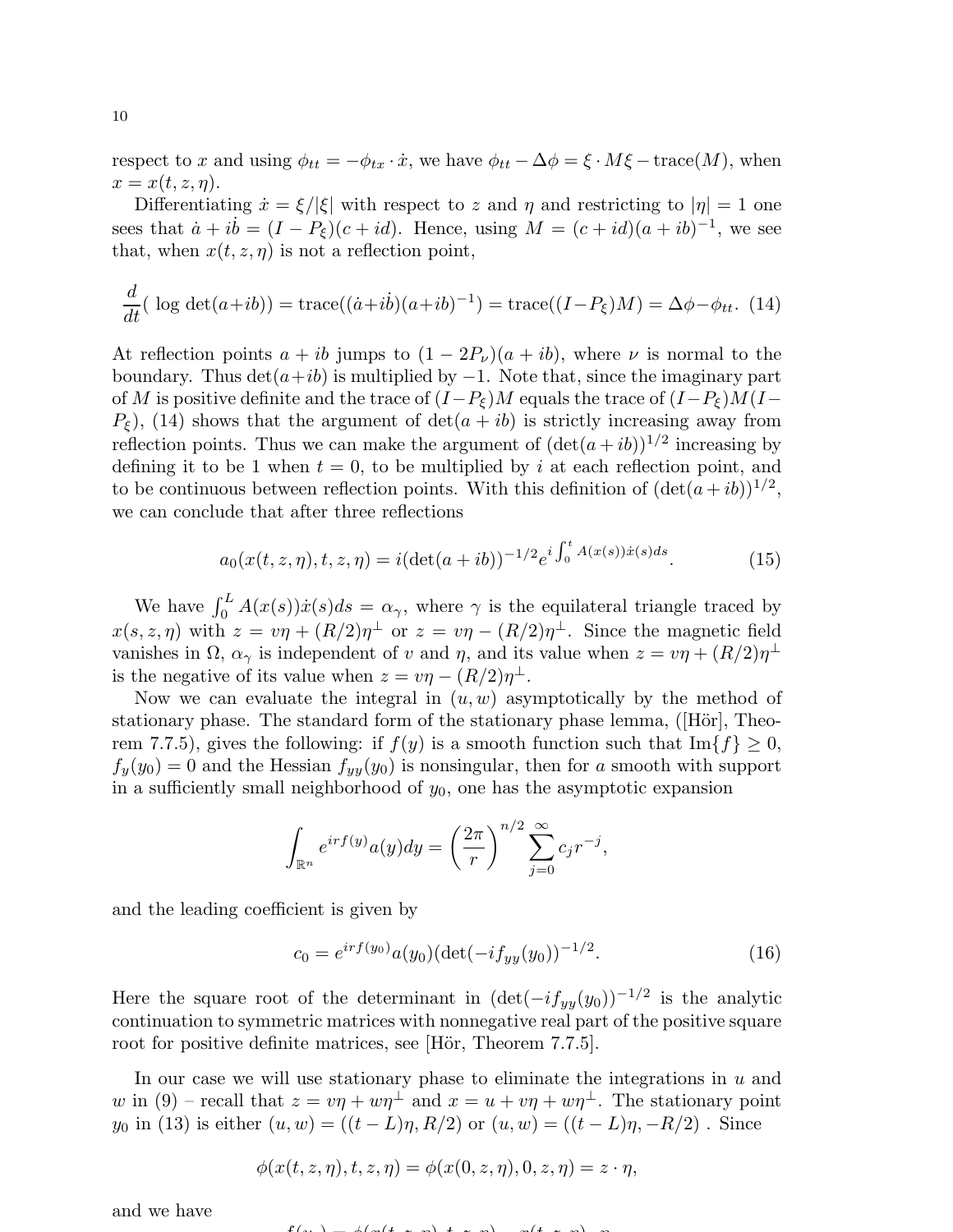evaluated at  $(u, w) = ((t - L)\eta, R/2)$  or  $(u, w) = ((t - L)\eta, -R/2)$ , it follows that  $f(y_0) = -(t - L)$ . The domain of integration in  $(u, v, w, \eta)$  is

$$
\{(u, v, w, \eta) : |\eta| = 1, \ |u + v\eta + w\eta^{\perp}| \le R \text{ and } \sqrt{w^2 + v^2} < R + \delta\}. \tag{17}
$$

We consider (9) as an iterated integral with the integrations in  $(u, w)$  done first. After we use the stationary phase lemma in those integrations, the resulting integrand is evaluated at  $(u, w) = ((t - L)\eta, \pm R/2)$ , and, since we can assume that  $|t - L|$  is smaller than  $\delta$ , the domain of integration in  $(v, \eta)$  becomes

$$
D =_{def} \left[ -\frac{\sqrt{3}}{2}R - (t - L), \frac{\sqrt{3}}{2}R - (t - L) \right] \times S^{1}.
$$

The stationary phase argument needs to be modified when v is near  $\pm \sqrt{3}R/2$ . There, since the integration in  $(u, w)$  should not cross  $|x| = R$ , the stationary phase lemma does not apply. However, there is a simple remedy for this. Let  $\rho = |u + v\eta + w\eta^{\perp}|$ . On the sphere  $\rho = R$  we can introduce coordinates  $(\theta_1, \theta_2, \theta_3)$ , functions of  $(u, w)$  depending on v as a parameter, near the points  $(u, v, w)$  =  $((t - L)\eta, \pm \sqrt{3}R/2, \pm R/2)$ . Next using smooth cutoffs one can write the trace integral as the sum of an integral over a region when  $\rho < R-\delta$ , where the stationary phase argument applies as given earlier, and a region where  $R-2\delta < \rho < R$ . In the second region, near the points where the phase is stationary, one writes the integral in the variables  $(\theta_1, \theta_2, \theta_3, v, \eta)$ , and applies stationary phase in  $(\theta_1, \theta_2, \theta_3)$ . The stationary set will be the image in these coordinates of  $(u, w) = ((t - L)\eta, \pm R/2)$ and it will depend on v. Likewise, letting Q denote the hessian in  $(u, w)$  of the phase at the stationary points, the hessian at the stationary points will now be  $J<sup>t</sup>QJ$ , where J is the jacobian matrix of  $(u, w)$  with respect to  $(\theta_1, \theta_2, \theta_3)$ . Since the  $\theta$  variables are tangential, one can use the stationary phase expansion uniformly in  $v$ . The leading term will be an integral over the stationary set. On that set  $(\det Q)^{-1/2}$  will be replaced by  $(\det J^t Q J)^{-1/2} = |\det J|^{-1} (\det Q)^{-1/2}$ . However, the new factor  $|\text{det } J|^{-1}$  is canceled by the jacobian in the volume form (we have  $dudw = |\text{det } J| d\theta_1 d\theta_2 d\theta_3$ . Hence, the stationary phase expansion holds uniformly up to  $v = \pm \sqrt{3}R/2$ . The result is that (12), (15) and (16) give uniformly for  $(v, \eta) \in D$ 

$$
\int_{D(v,\eta)} a_0(x,t,z,\eta) e^{ir(\phi(x,t,z,\eta)-x\cdot\eta)} du dw = \pm \frac{c(R)}{r^{3/2}} K(t) e^{-ir(t-L)} + O(\frac{1}{r^{5/2}}), \tag{18}
$$

where  $D(v, \eta) = \{(u, w) : |u + v\eta + w\eta^{\perp}| \le R\}$ , and  $c(R) = (2\pi)^{3/2}(\frac{R}{4\sqrt{2}})$  $\frac{R}{4\sqrt{3}}$ )<sup>1/2</sup> $e^{3\pi i/4}$ . The choice of sign  $\pm$  is determined by (15) and (16): it is  $+1$  when the square roots of  $det(a + ib)$  implicit in (15) and (16) agree and -1 when they do not. The factor

$$
K(t) = \exp(i \int_0^t A(x^+(s)) \cdot \dot{x}^+(s) ds) + \exp(i \int_0^t A(x^-(s)) \cdot \dot{x}^-(s) ds)
$$

arises from adding the contributions from stationary points with  $w = -R/2$  and  $w = R/2$ . The path  $x^{-}(s)$  with  $w = -R/2$  goes clockwise around the origin, and the path  $x^+(s)$  with  $w = R/2$  is counterclockwise. Hence  $K(I) = 2 \cos(\int A(x) dx)$ .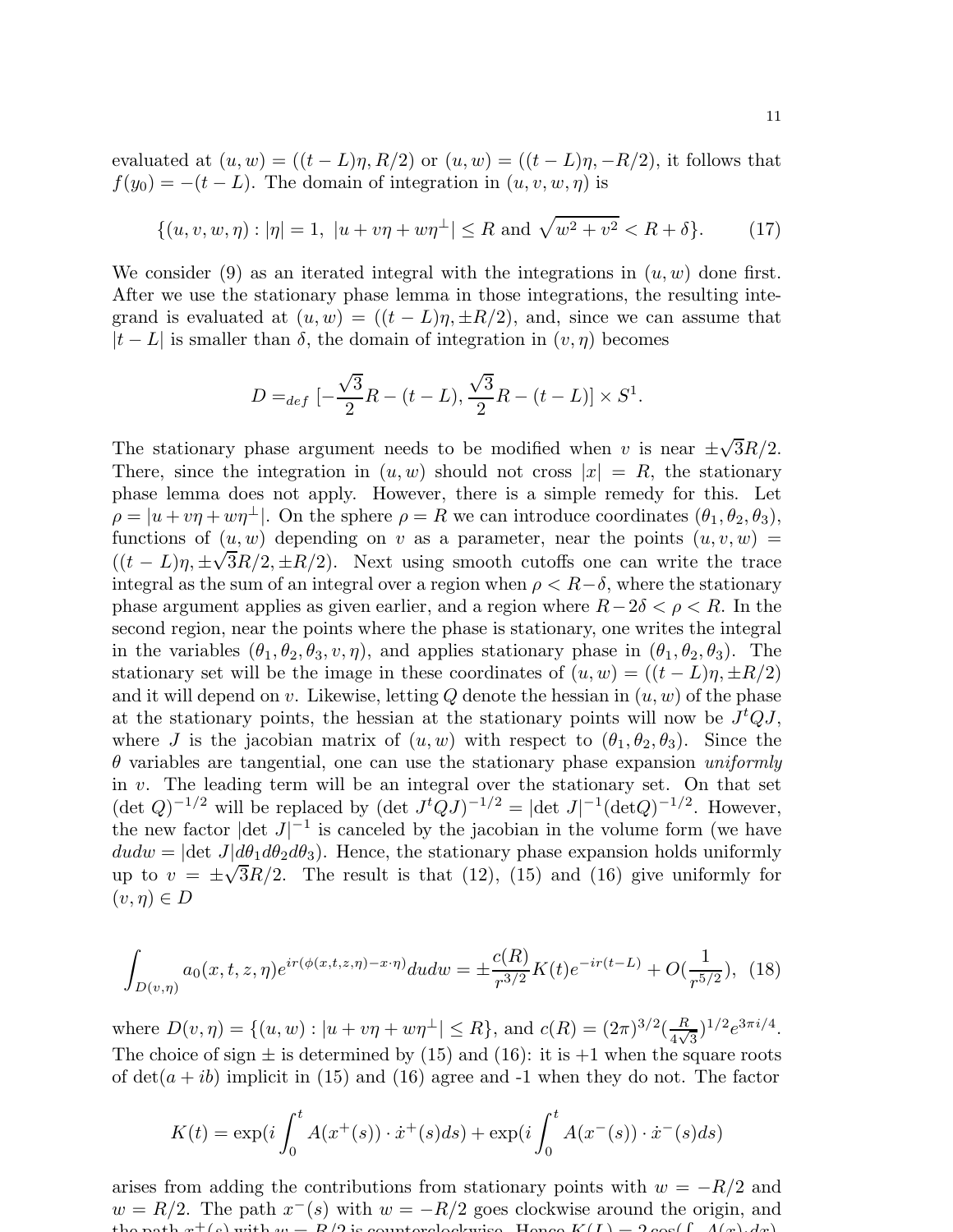To compute the singularity we need the distribution calculation

$$
\int_0^\infty e^{-i(t-L)r} r^{1/2} dr
$$
  
= 
$$
\frac{e^{-3\pi i/4} \Gamma(3/2)}{(t-L-i0)^{3/2}} = e^{-3\pi i/4} \Gamma(3/2)(t-L)_+^{-3/2} + e^{3\pi i/4} \Gamma(3/2)(t-L)_-^{-3/2},
$$
 (19)

where the homogeneous distributions  $(s)_{\pm}^{-3/2}$  are defined by integration by parts and vanish on functions supported in  $\mp s > 0$ . Note that the contribution to the trace from  $V_-(t)$  is the complex conjugate of the contribution from  $V_+(t)$ . Hence, integrating over  $(v, \eta, r)$ , and adding the contributions from  $V(t)$  and  $V_+(t)$  gives the leading singularity in the trace at  $t = L$  as

$$
\pm 2^{-5/2} R^{3/2} 3^{1/4} \cos(\int_{\gamma} A(x) \cdot dx)(t - L)_+^{-3/2}.
$$
 (20)

The computation up to this point has not determined the choice of sign  $(\pm)$  in (20). That will be done in Remark 4.1, and there is an alternative derivation in §5. However, since the choice of sign in  $(20)$  does not depend on  $A$ ,  $(20)$  is sufficient to conclude that the trace determines the cosine of the magnetic flux.

The final step in this argument is showing that  $(20)$  really is the leading term in the singularity. We have not discussed the contributions of the beams with phases  $\phi^j$  in (6) for  $j \neq 3$ . However, those phases are never stationary near the periodic orbits, and give smooth contributions to the trace by the "non-stationary phase" argument. Note that we can apply that argument up to  $|x| = R$  by using the coordinates  $(\theta_1, \theta_2, \theta_3)$  as before.

**Remark 4.1** The sign " $\pm$ " in the leading singularity is actually "-". To verify that we need to determine the signs of  $(\det(a+ib))^{1/2}$  in both the stationary phase computation and the amplitude computation.

We begin with the stationary phase calculation. The matrix on the right in (10) can be rewritten as

$$
\tilde{H} = \begin{pmatrix} M & c - Ma \\ c^t - a^t M & a^t Ma - a^t c + P_\eta \end{pmatrix} = \begin{pmatrix} (c + id)(a + ib)^{-1} & -i(a + ib)^{-1} \\ -i(a^t + ib^t)^{-1} & i(a + ib)^{-1}a + P_\eta \end{pmatrix}
$$

This is a consequence of  $F(t)$  being a symplectic matrix. Then, using (11) with  $t = L$ , one sees that  $\tilde{H}$  has the invariant subspaces  $V_1 = \langle (\eta, \eta), (\eta, -\eta) \rangle$  and  $V_2 = \langle (\eta^{\perp}, \eta^{\perp}),(\eta^{\perp}, -\eta^{\perp})\rangle$ . The product of the eigenvalues of  $\tilde{H}$  from eigenvectors in  $V_1$  is i (the eigenvalues are  $1/2 + (1 \pm \sqrt{3}/2)i$ ) and the product of the eigenvalues from eigenvectors in  $V_2$  is  $iC(A + iB)^{-1}$  where  $A = \eta^{\perp} \cdot a\eta^{\perp}$ ,  $B = \eta^{\perp} \cdot b\eta^{\perp}$  and  $C = \eta^{\perp} \cdot c\eta^{\perp}$ . Since all the eigenvalues have non-negative imaginary parts, this makes

$$
(\det(-i\tilde{H}))^{-1/2} = \frac{\sqrt{A+iB}}{\sqrt{a}}e^{i\pi/4} = \frac{1}{2}R^{1/2}3^{-1/4}e^{i\pi/4}\sqrt{A+iB},
$$

12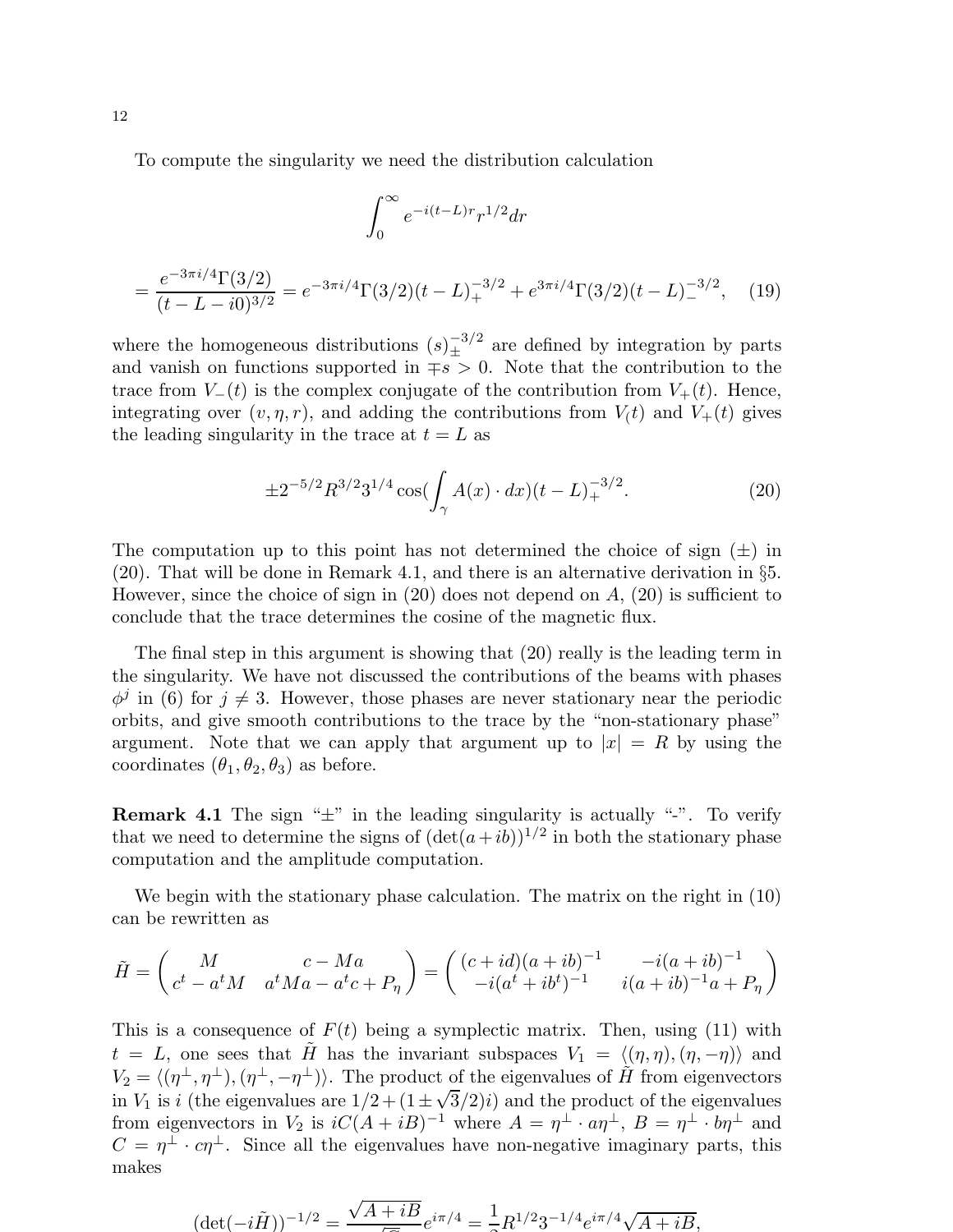in the stationary phase formula, where  $\sqrt{A+i\overline{B}}$  is in the lower half-plane. That  $\sqrt{A+iB}$  here is in Im{z} < 0 is the point of the calculation, note that  $A+iB$  =  $\det(a+ib)$  at  $t = L$ .

To calculate  $(\det(a+ib))^{-1/2}$  in the amplitude we need to consider the entire ray path tracing an equilateral triangle beginning at  $z = (z \cdot \eta)\eta \pm (R/2)\eta^{\perp}$  when  $t = 0$ and returning to that point when  $t = L$ . Without loss of generality we will assume that  $z = (z \cdot \eta)\eta + (R/2)\eta^{\perp}$ . Recall that  $a(t) + ib(t) = \frac{\partial x}{\partial z}(t, z, \eta) + i\frac{\partial x}{\partial \eta}(t, z, \eta)$ . As we observed in the calculation of the amplitude  $a_0$ ,  $det(a + ib))$  is multiplied by −1 at each reflection. Geometric optics, following the reflection rule in Remark I.1, shows that, after the first reflection at  $(x,t) = ((\sqrt{3}R/2)\eta + (R/2)\eta^{\perp}, \sqrt{3}R/2 - z \cdot \eta),$ there is exactly one "focal point" where  $\det(\frac{\partial x}{\partial z}) = 0$  on each side of the triangle. Moreover, the homogeneity of  $x(t, z, \eta)$  in  $\eta$  of degree zero, implies that  $\frac{\partial x}{\partial \eta} \eta \equiv 0$ . That implies that the real part of  $\det(a(t) + ib(t))$  changes sign from negative to positive at the points where  $\det(\frac{\partial x}{\partial z}) = 0$ . Since the argument of  $\det(a(t) + ib(t))$  is increasing, this makes it possible to track the its change as  $t$  goes from 0 to  $L$ : the total change when the path reaches the third focal point is  $2\pi + 2\pi + 3\pi/2$ . Since the argument of  $(\det(a(0)+ib(0)))^{1/2}$  was chosen to be zero, this means that at the third focal point, its argument will be  $3\pi/4$  and  $(\det(a(L) + ib(L)))^{1/2}$  will be in the upper half plane. Thus, the choices of  $(\det(a(L) + ib(L))^{1/2})$  in the stationary phase computation and the amplitude computations have opposite signs, and the sign of the leading singularity in  $(18)$  is "-".

Remark 4.2 We used triangular periodic orbits here because it was easy to give conditions that would make their lengths isolated in the set of lengths of periodic orbits (Remark 4.2). However, it is easy to extend the trace formulas for periodic orbits which are regular N-gons. These would give the same results when one can show that their lengths are isolated in the lengths of periodic orbits.

For a regular inscribed N-gon the length of a side is  $h_N = 2R \sin \frac{\pi}{N}$ , and its total length is  $L_N = Nh_N$ . For the N-gon the entries in the first column of the jacobian from (11) become

$$
\frac{\partial x}{\partial z}(t, z, \eta) = I + (t + v - L_N) \frac{4N}{h_N} P_{\eta^{\perp}} \quad \text{and} \quad \frac{\partial \xi}{\partial z}(z, \eta) = \frac{4N}{h_N} P_{\eta^{\perp}}.
$$

One can use either the analysis in Remark 4.1 or the Fourier integral approach in §5 to show that the only change this makes in the leading singularity is replacing the factor of  $(\sqrt{3}R)(\frac{R}{4\sqrt{3}})^{1/2}$ , which arose from integration in v and ( det  $\frac{\partial \xi}{\partial z}$ )<sup>-1/2</sup> from the stationary phase, by  $(h_N)(\frac{h_N}{4N})^{1/2}$  and replacing the initial  $-1$  in (20) – note that  $\pm$  is - by Remark 4.1 – by  $(i)^{N-1}$ , since there is one focal point on each side. If one combines that with (19) and (20), the result is that the leading singularity in the trace is

$$
(-1)^{(N-1)/2}C(N,\alpha_{\gamma})(t-L_N)_+^{-3/2}
$$
 for N odd, and (21*a*)

$$
(-1)^{N/2-1}C(N,\alpha_{\gamma})(t-L)^{-3/2} \text{ for N even,}
$$
 (21b)

where  $C(N, \alpha_r) = 2^{-5/2} h_r^{3/2} N^{-1/2} \cos(\alpha_r) = \frac{1}{2} N^{-1/2} (B \sin \alpha_r)$ π  $3/2 \cos(\alpha_{\gamma})$ .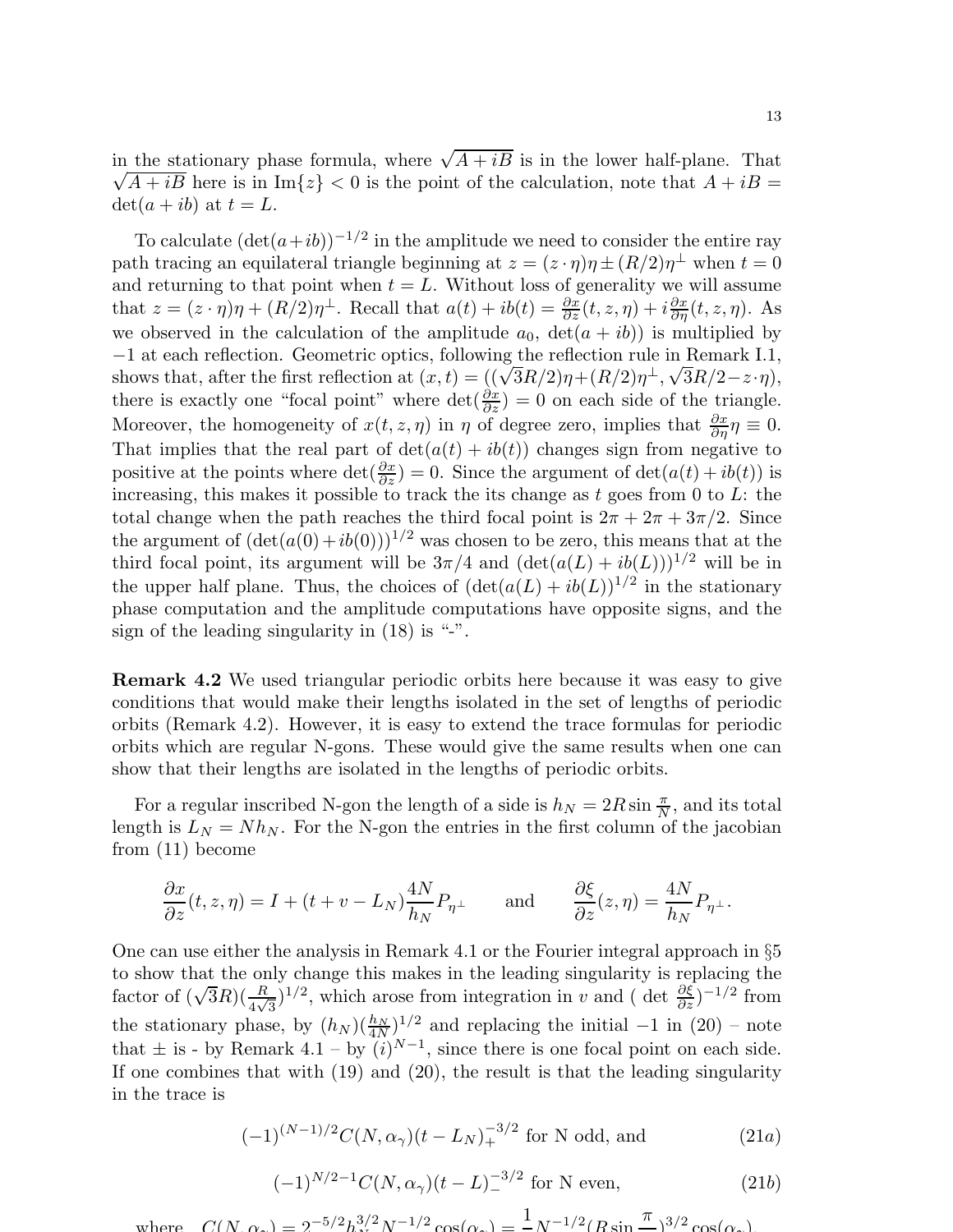§5. A Fourier Integral Approach. This problem provides an opportunity for direct comparison of Gaussian beam superpositions and Fourier integral operators. In this section we describe the computation of the singularities in the wave trace using global Fourier integral operators as in  $[H], [D], [MF]$  and  $[E]$ . This method requires a detailed description of the singularities in the projection of bicharacteristics to x-space, but in a simple situations like ours one can arrive at the formula for the leading singularity quickly. There are analytical arguments needed to justify that computation, and we will sketch them. Both methods make essential use of the computations of  $\frac{\partial x}{\partial z}$  and  $\frac{\partial \xi}{\partial z}$  in (11).

Let  $E(t)$  be the fundamental solution for the boundary value problem (3). We will construct a parametrix for  $E(t)$ , micro-localized near the periodic rays, as a global Fourier integral operator. For f supported in  $\Omega_R$  let

$$
[W(t)f](x) = [W_+(t)f](x) + [W_-(t)f](x)
$$
  
= 
$$
\frac{1}{2(2\pi)^2} \int_{\mathbb{R}^2} (W_+(x,t,\eta) + W_-(x,t,\eta)) \hat{f}(\eta) d\eta,
$$

where

$$
[W_{\pm}(0)f](x) = \frac{1}{2(2\pi)^2} \int_{\mathbb{R}^2} e^{ix \cdot \eta} \hat{f}(\eta) d\eta = \frac{1}{2} f(x).
$$

Since the analysis of  $W_+(t)$  and  $W_-(t)$  is the same, we will work with  $W_+(t)$  from here on.

The kernel  $W_+(x, t, \eta)$  is given by  $\exp(-it|\eta| + ix \cdot \eta)$  plus terms arising from reflection in  $|x| = R$ , Of course, the phase and amplitude develop singularities, and in a neighborhood of those the form of  $W_+(t)$  is more complicated, involving integrals over auxiliary variables. The Schwartz kernel of  $W_+(t)$  is given by

$$
\int_{\mathbb{R}^2} W_+(x, t, \eta) e^{-iy \cdot \eta} d\eta.
$$

This is a distribution in t depending smoothly on  $(x, y)$ . Hence, the distribution trace of  $W_+(t)$  is given by

$$
\int_{\Omega_R} \left( \int_{\mathbb{R}^2} e^{-ix \cdot \eta} W_+(x, t, \eta) d\eta \right) dx. \tag{22}
$$

Denote the reflected bicharacteristics with initial data  $(x(0), \xi(0)) = (z, \eta)$  by  $(x(t, z, \eta), \xi(t, z, \eta))$  as in §2. We will write  $\eta = |\eta|\hat{\eta}$  with  $\hat{\eta} = (\cos \theta, \sin \theta)$  and  $\hat{\eta}^{\perp} = (\sin \theta, -\cos \theta)$ . Note that, since  $x(t, z, \eta)$  is homogeneous of degree zero in  $\eta$ , we have  $x(t, z, \eta) = x(t, z, \hat{\eta})$ . In what follows  $\hat{\eta}$  will be treated as a parameter; all estimates will be uniform in  $\hat{\eta} \in \mathbb{S}^1$ . We will use the coordinates  $(v, w)$  in x-space, where  $x = v\hat{\eta} + w\hat{\eta}^{\perp}$ , and the coordinates  $(\tilde{v}, \tilde{w})$  in z-space, where  $z = \tilde{v}\hat{\eta} + \tilde{w}\hat{\eta}^{\perp}$ . Since only periodic ray paths contribute to the singularities of the wave trace, we only need to consider  $(\tilde{v}, \tilde{w})$  with  $|\tilde{w} - R/2| < \delta$  or  $|\tilde{w} + R/2| < \delta$ . Since the analysis is identical in both cases, we will only consider  $|\tilde{w} - R/2| < \delta$ . We are only interested in t close to L. For convenience of notation we will use  $(x(\tilde{v}, \tilde{w}), \xi(\tilde{v}, \tilde{w})) =_{def}$  $(\gamma(L, \tilde{x}, \hat{a}) + \gamma(\gamma(L, \tilde{x}, \hat{a}) + \gamma(\gamma(L, \tilde{x}, \hat{a}))$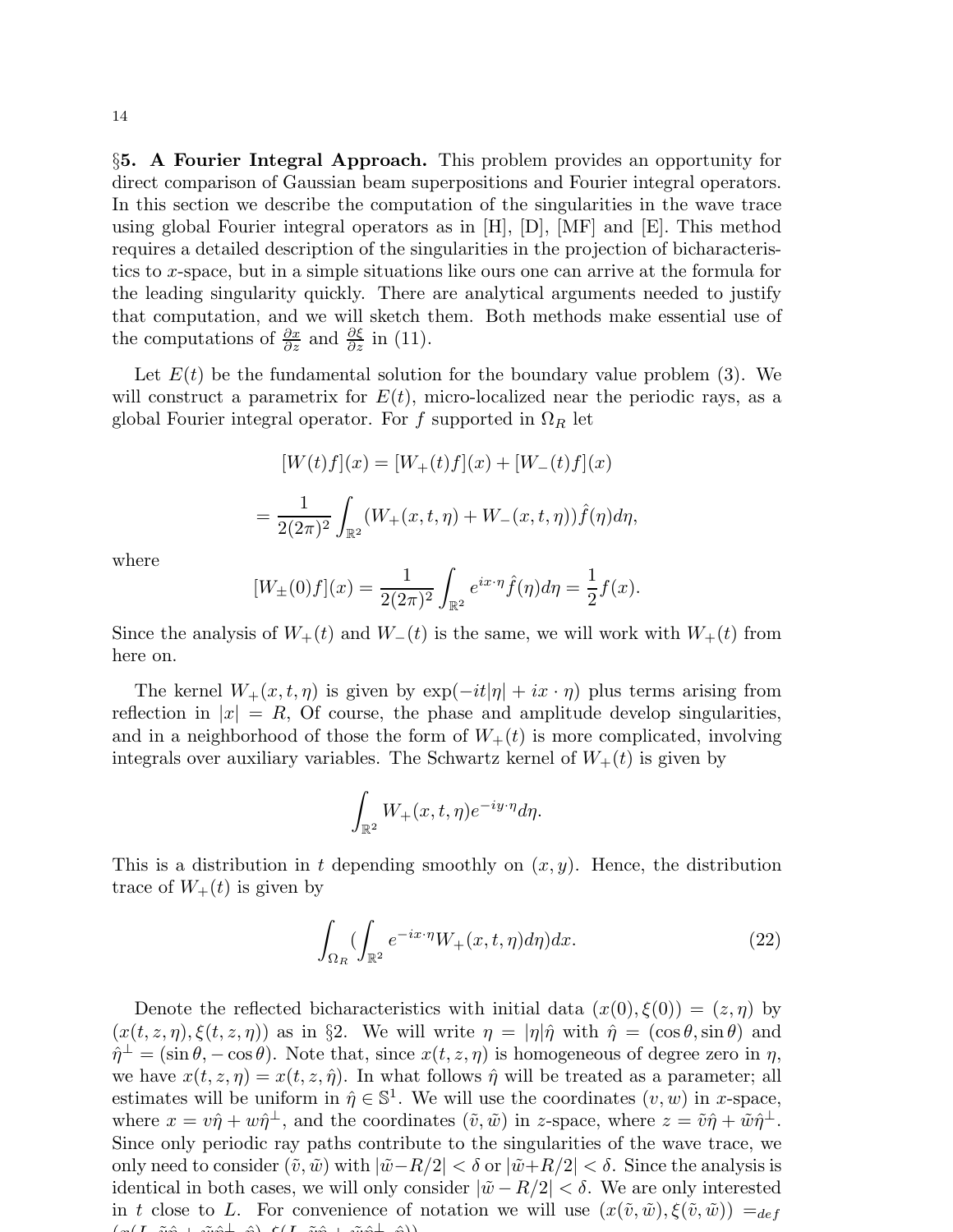We will use the formulas for bicharacteristics after three reflections that were used to derive (11). From those formulas one sees that when  $t = L$  the Jacobian  $\partial(v, w)/\partial(\tilde{v}, \tilde{w})$  vanishes on the set  $\tilde{\Sigma}$  where  $\tilde{v} = (35/6)\sqrt{R^2 - \tilde{w}^2} - L$ . We define Σ to be the image under the mapping  $x = x(\tilde{v}, \tilde{w})$  of the intersection of  $\tilde{Σ}$  with  $|\tilde{w}-R/2| < \delta$ . The set  $\Sigma$  is usually called the "caustic set" for the bicharacteristics.

Let  $\chi_0(z, \hat{\eta}), \chi_{\pm}(z, \hat{\eta})$  be  $C^{\infty}$  functions in  $\tilde{U} = \{|\tilde{w} - \frac{R}{2}\}$  $\left| \frac{R}{2} \right| < \delta, |\tilde{v}| < \sqrt{R^2 - \tilde{w}^2}$ equal to zero near  $|\tilde{w} - \frac{R}{2}|$  $\left| \frac{\partial E}{\partial z} \right| = \delta$  and such that  $\chi_0(z, \hat{\eta}) = 0$  for  $|\tilde{v} - \tilde{v}(\tilde{w})| >$ 2 $\epsilon, \chi_+(z, \hat{\eta}) = 0$  for  $\tilde{v} - \tilde{\tilde{v}}(\tilde{w}) < \epsilon$ , and  $\chi_-(z, \hat{\eta}) = 0$  for  $\tilde{v} - \tilde{v}(\tilde{w}) > -\epsilon$ , where  $\tilde{v} = \tilde{v}(\tilde{w})$  is the equation of  $\tilde{\Sigma}$ , and  $\epsilon$  is fixed. We assume also that  $\chi_0 + \chi_+$  +  $\chi_{-}$  = 1 for  $|\tilde{w} - \frac{R}{2}|$  $\frac{R}{2}| \, < \, \frac{\delta}{2}$  $\frac{\delta}{2}$ . Denote by  $\tilde{G}_{\pm}$  the supports of  $\chi_0, \chi_{\pm}$ , respectively, and let  $G_{\pm}$  be the images of  $\tilde{G}_{\pm}$  under the mapping  $x = x(\tilde{v}, \tilde{w})$ . Denote by  $V_0(x,t,\eta)e^{-iz\eta}, V_{\pm}(x,t,\eta)e^{-iz\eta}$  the distribution kernels corresponding to the initial conditions  $\frac{1}{2(2\pi)^2}\chi_0(z,\hat{\eta})e^{i(x-z)\cdot\eta}, \frac{1}{2(2\pi)^2}$  $\frac{1}{2(2\pi)^2}\chi_{\pm}(z,\hat{\eta})e^{i(x-z)\cdot\eta}$ , respectively. Note that the difference  $W_+(x,t,\eta)-(V_0(x,t,\eta)+V_+(x,t,\eta)+V_-(x,t,\eta))$  does not contribute to the singularity near  $t = L$ .

It follows from [MF], [E,§66] that  $V_{\pm}(x,t,\eta)$  has the following form on  $G_{\pm}$ :  $V_{\pm}(x,t,\eta) = V_{\pm}^{0}(x,t,\eta)(1 + R^{\pm}(x,t,\eta)),$  where

$$
V_{\pm}^{0}(x,t,\eta) = \frac{(-1)^{3}}{8\pi^{2}} \chi_{\pm}(z^{\pm}(x,t,\hat{\eta}),\hat{\eta}) |\text{det}\frac{\partial x^{\pm}}{\partial z}|^{-1/2} \exp(i[\frac{\pi}{4}\sigma^{\pm} + \alpha(t) + \phi^{\pm}(x,t,\eta)]),
$$
\n(23)

and  $R^{\pm} \approx \sum_{k\geq 1} r_k^{\pm}(x, t, \hat{\eta}) |\eta|^{-k}$  is an asymptotic series in  $|\eta|$ . Here  $\phi^{\pm}(x, t, \eta) =$  $z^{\pm}(x,t,\hat{\eta}) \cdot \hat{\eta}$ , where  $z = z^{\pm}(x,t,\eta)$  is the inverse function to  $x = x(t,z,\eta)$  in  $\tilde{G}_{\pm}$ , and  $\frac{\partial x^{\pm}}{\partial z} = \frac{\partial x}{\partial z}(t, z^{\pm}(x, t, \hat{\eta}), \hat{\eta})$ . The piecewise constant function  $\sigma^{\pm}$  in (23) is the sum of the "phase shifts" at the focal points on the ray paths used to define  $\phi^{\pm}$ . The sum of these phase shifts along the curve  $x(t, z, \eta)$ ,  $0 \le t \le L$  is called "Maslov index" of this curve (see [MF,  $\S1.7$ ] or [E,  $\S66$ ]). The computation of the phase shifts at the focal points here can be done as in [E, 66.46-48], and the result is that the contribution to  $\sigma$  is -2 for each focal point that  $x(t, \tilde{\nu}\eta + R/2\eta^{\perp}, \eta)$ has passed through up to time t. This makes  $\sigma^+ = \sigma^- - 2$ . The function  $\alpha(t) =$  $\int_0^t A(x(s, z, \eta)) \cdot \dot{x}(s, z, \eta) ds$ , and the factor  $(-1)^3$  comes from the three reflections of a ray on  $0 \le t \le L$ . Note that  $V_{\pm}$  decay rapidly in  $|\eta|$  outside  $G_{\pm}$ , respectively.

We denote the leading term of  $\int_{\Omega_R} (V_1 + V_2)e^{-ix \cdot \eta} dx$  by  $I(t, \eta) = I_+ + I_-$ , where  $I_{\pm}(t,\eta) = e^{-i|\eta|(t-L)} \int_{G_{\pm}} V_{\pm}^{0}(x,L,\eta) e^{-ix\cdot \eta} dx$ . The phase in  $I_{\pm}(t,\eta)$  is  $\Phi_{\pm}(x,L,\eta)$  $=\phi_{\pm}(x,L,\eta)-x\cdot\eta$ . The phase functions  $\phi^{\pm}(x,t,\eta)$  satisfy  $\phi^{\pm}_t+|\phi_x|^2=0$ , and we have

$$
\phi_x^{\pm}(x(t,z,\eta),t,\eta) = \xi(t,z,\eta), \ \phi_\eta^{\pm}(x(t,z,\eta),t,\eta) = z.
$$
 (24)

Since  $|\phi_x^{\pm}| = |\eta|$  we have  $\phi_t^{\pm} = -|\eta|$ . Therefore  $\phi^{\pm}(x, t, \eta) = \phi^{\pm}(x, L, \eta) - |\eta| (t - L)$ . The critical points of  $\Phi^{\pm}(x,L,\eta)$  are solutions of  $\phi^{\pm}_x(x,L,\eta) - \eta = 0$ ,  $\phi^{\pm}_\eta(x,L,\eta) - \eta$  $x = 0$ . It follows from (24) that  $\xi(L, z, \eta) = \eta$  and  $z = x(L, z, \eta)$ . In the geometry here this means that the periodic orbit is an equilateral triangle inscribed in  $|x| \leq R$ , and  $L = 3R\sqrt{3}$ . Since any point of this triangle is a critical point, we need to use the stationary phase expansion in the transversal variable  $w$ .

Note that  $z^{\pm}(x, L, \eta) = x = v\hat{\eta} + \frac{R}{2}$  $\frac{R}{2}\hat{\eta}^{\perp}$ ,  $x \in G_{\pm}$ . Hence  $\Phi^{\pm}(v\hat{\eta} + \frac{R}{2})$  $\frac{\pi}{2} \hat{\eta}^{\perp} , L , \eta) =$  $\downarrow \pm (\omega \hat{p} + R \hat{p} + I, p)$  =  $\omega$  = 0. Also  $\Phi \pm (\omega \hat{p} + R \hat{p} + I, p)$  =  $\downarrow \pm (\omega \hat{p} + I, p)$ R  $\hat{z}$  $\perp$   $\Gamma$ ,  $\sim$ )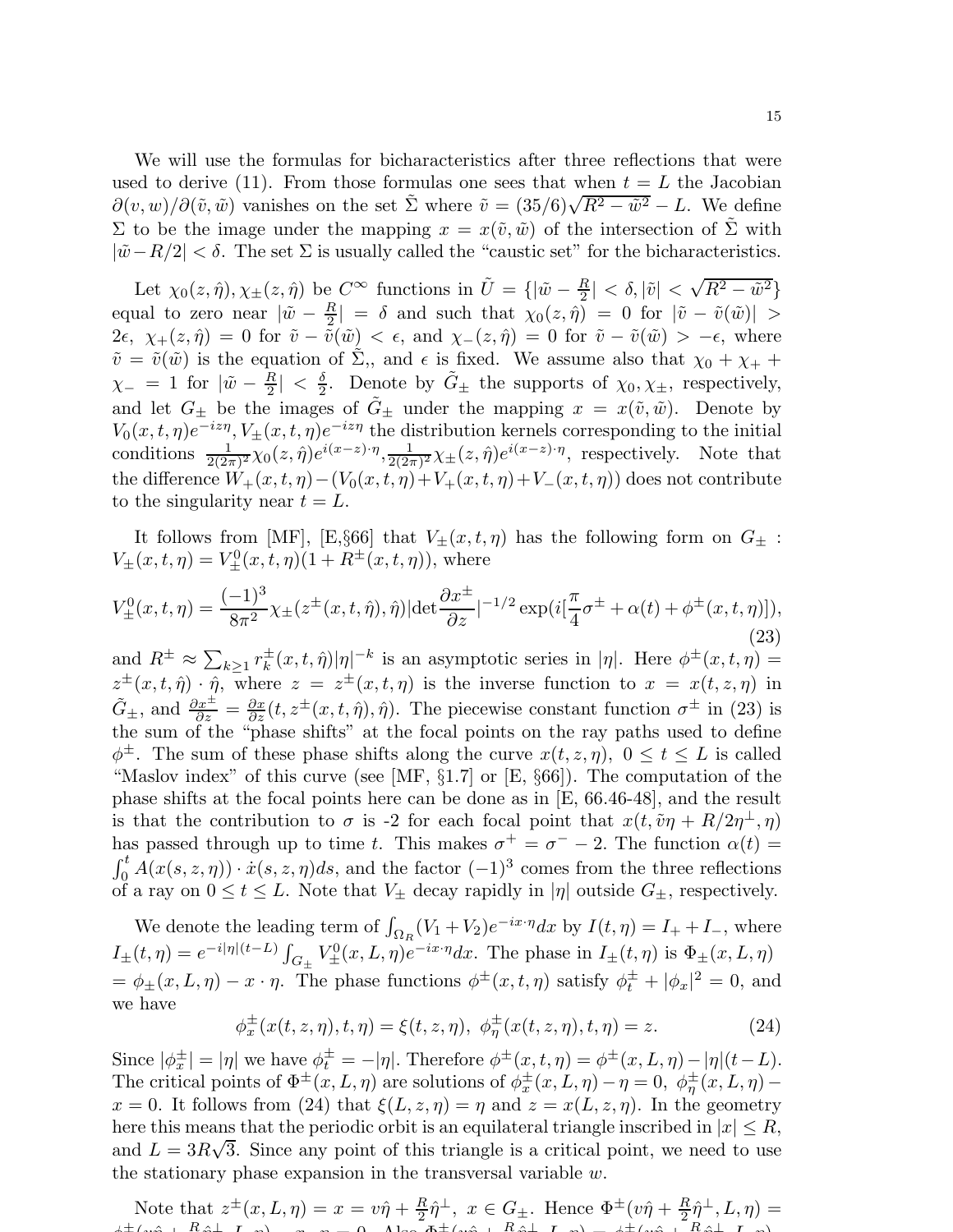$\hat{\eta}^{\perp} = 0$ , since  $\phi_x^{\pm} - \eta = 0$  and  $\eta \cdot \hat{\eta}^{\perp} = 0$ . Compute now  $\Phi_{ww}^{\pm}(v\hat{\eta} + \frac{R}{2})$  $\frac{R}{2}\hat{\eta}^{\perp}$ ,  $L, \eta$ ) =  $\hat{\eta}^{\perp} \cdot \phi_{xx}^{\pm}(v\hat{\eta} + \frac{R}{2})$  $\frac{dR}{dt}\hat{\eta}^{\perp}, L, \eta$ ) $\hat{\eta}^{\perp}$ . Differentiating  $\phi_x^{\pm}(x, L, \eta) = \xi(L, z^{\pm}(x, L, \eta), \eta)$  in x we get  $\phi_{xx}^{\pm} = \frac{\partial \xi}{\partial z} (\frac{\partial x}{\partial z})^{-1}$  at  $x = v\hat{\eta} + \frac{R}{2}$  $\frac{1}{2}\hat{\eta}^{\perp}$ ,  $x \in G_{\pm}$ . It follows from (11) that  $\Phi_{ww}^{\pm}(v\hat{\eta}+\frac{R}{2}% )^{2}(\hat{\eta}+\hat{\eta}^{\prime})$  $\frac{R}{2}\hat{\eta}^{\perp}, L, \eta$  =  $\frac{4\sqrt{3}}{R}$  $\frac{\sqrt{3}}{R}(1+v\frac{4\sqrt{3}}{R})$  $(\frac{\sqrt{3}}{R})^{-1}$ . Note that  $\Phi_{ww}^{\pm} > 0$  when  $v > -\frac{R}{4\sqrt{3}}$  $\frac{R}{4\sqrt{3}}$  and  $\Phi_{ww}^{\pm}$  < 0 when  $v < -\frac{R}{4\sqrt{}}$  $rac{R}{4\sqrt{3}}$ .

At this point we have the data needed in the stationary phase formula, but we need to consider the behavior of the amplitude that comes from (23). Since det  $\frac{\partial x}{\partial z}(L, z, \eta) = 1 + v \frac{4\sqrt{3}}{R}$  $\frac{\sqrt{3}}{R}$ , the factor  $|\text{det} \frac{\partial x}{\partial z}|^{-1/2}$  in the amplitude is canceled by part of the factor  $|\Phi_{ww}^{\pm}|^{-1/2}$  in the stationary phase formula. Hence the stationary phase expansion in  $w$  has the leading terms

$$
\frac{(-1)^3}{8\pi^2} \left(\frac{2\pi}{|\eta|}\right)^{1/2} \left(\frac{R}{4\sqrt{3}}\right)^{1/2} \chi_{-}(v, \frac{R}{2}, \hat{\eta}) \exp\left(i[(L-t)|\eta| + \frac{\pi}{4}\sigma^{-} + \alpha(L) - \pi/4]\right),
$$
  
for  $v < -R/(4\sqrt{3})$ ;  

$$
\frac{(-1)^3}{8\pi^2} \left(\frac{2\pi}{|\eta|}\right)^{1/2} \left(\frac{R}{4\sqrt{3}}\right)^{1/2} \chi_{+}(v, \frac{R}{2}, \hat{\eta}) \exp\left(i[(L-t)|\eta| + \frac{\pi}{4}\sigma^{+} + \alpha(L) + \pi/4]\right),
$$
  
for  $v > -R/(4\sqrt{3})$ ,

where  $\sigma^-$  and  $\sigma^+$  are the values of  $\sigma$  before and after crossing the focal point at  $v = -R/(4\sqrt{3})$ . Since  $\sigma^- = -4$  and  $\sigma_+ = -6$ , the two formulas above can be combined to give the leading term in the integrand in  $(23)$  after integration in w

$$
\frac{2(\chi_+ + \chi_-)}{8\pi^2} \cos(\alpha(L)) \left(\frac{2\pi}{|\eta|}\right)^{1/2} \left(\frac{R}{4\sqrt{3}}\right)^{1/2} \exp(i[(L-t)|\eta| - \pi/4]) \tag{25}
$$

Here we have included the contributions from both  $w = R/2$  and  $w = -R/2$  which have  $\alpha(L)$  with opposite signs.

Now we will find the contribution of  $\int_{\Omega_R} V_0(x,t,\eta)e^{-ix\cdot\eta}dx$ . The caustic set  $\Sigma$ is a fold type singularity (cf. [D] and [E, Example 66.1]). Therefore  $V_0(x, t, \eta)$  is given by an integral representation (cf.  $(66.53)$  in [E], see also [L])

$$
V_0(x,t,\eta) = \frac{|\eta|^{\frac{1}{2}}e^{i(L-t)|\eta|}}{(2\pi)^{\frac{1}{2}}} \int_{-\infty}^{\infty} a(v,\xi_2,|\eta|)e^{i|\eta|(S(v,\xi_2,L)+w\xi_2)}d\xi_2.
$$
 (26)

Computing the stationary points in (26) for  $x \in G_-\cap \{d(x,\Sigma) < \epsilon\}$  we see that the stationary points are given by  $S_{\xi_2}(v, p^-(v, w), L) + w = 0$  and the phase is  $S(v, p^-, L) + w p^- = \phi^-(x, t, \eta)$ , where  $\phi^-(x, t, \eta)$  is the same as in (23). The amplitude  $a(v, \xi_2, |\eta|)$  in (26) is an asymptotic series  $\sum_{k\geq 0} a_k(v, \xi_2) |\eta|^{-k}$ , where

$$
a_0(v,\xi_2) = \frac{(-1)^3}{8\pi^2} \chi_0(z(v,\xi_1),\hat{\eta}) e^{i[\alpha(L) + \frac{\pi}{4}\sigma_- - \frac{\pi}{4}]} |\det \frac{\partial(v,\xi_2)}{\partial z}|^{-\frac{1}{2}}.
$$
 (27)

 $N_{\alpha}$  that the factor e  $-i$ π  $\frac{4}{4}$  arises because  $S_{\alpha}(v, p-(v, w), L) > 0$  (of (66.44) in [F]). 2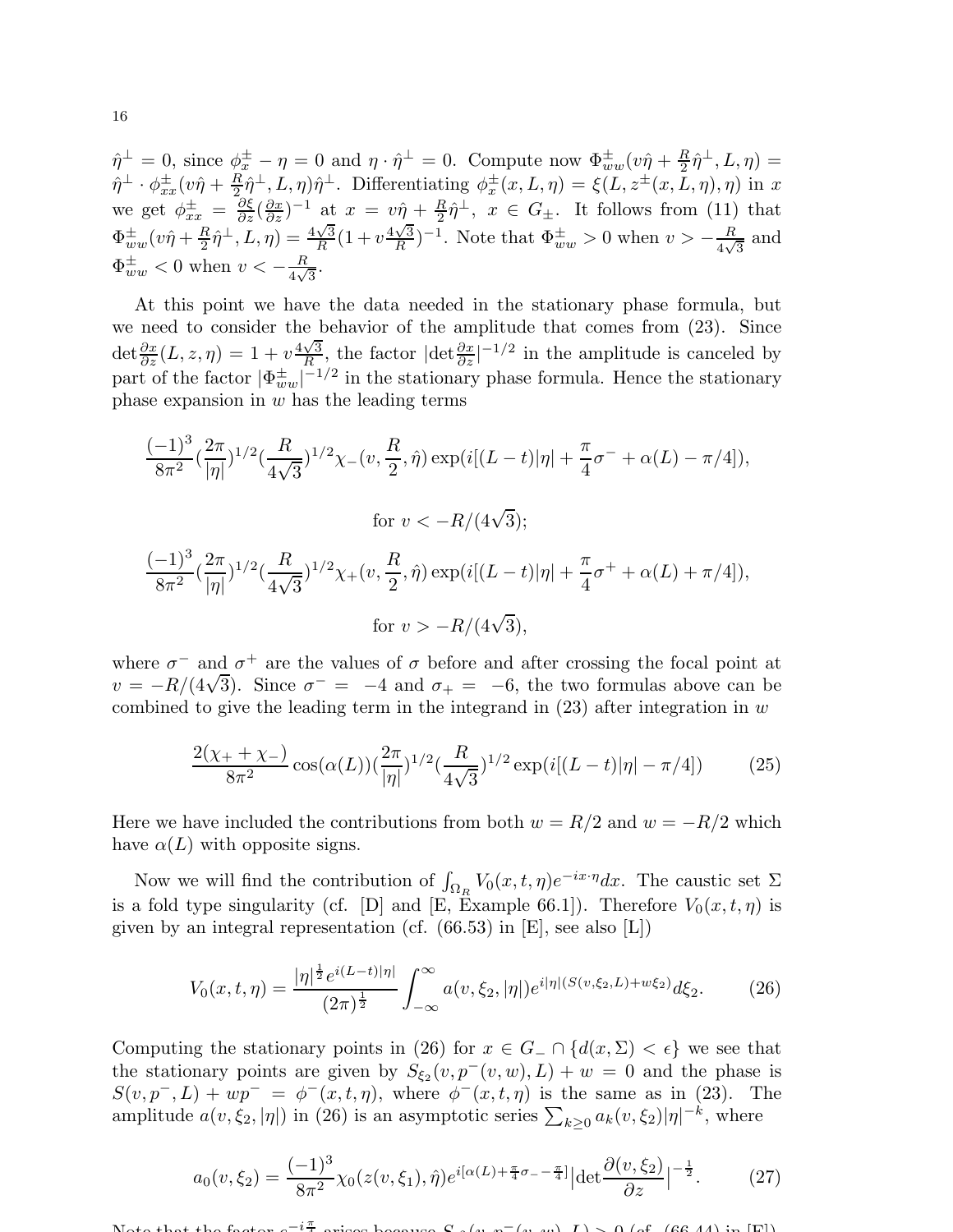To evaluate the contribution of  $\int_{\Omega_R} V_0 e^{-x \cdot \eta} dv dw$  we apply the stationary phase method to the double integral in  $\xi_2$  and w. The phase function is  $S(v, \xi_2, t)+w\xi_2-v$ . The equations for the stationary points are

$$
S_{\xi_2}(v, \xi_2, t) + w = 0, \ \xi_2 = 0.
$$

Note that  $t = L$ . We will show  $w = -S_{\xi_2}(v, 0, L) = \frac{R}{2}$ : Let  $\xi_2 - \alpha(v) = 0$ be the equation of the caustic set, i.e.  $S_{\xi_2^2}(v, \alpha(v), L) = 0$ . In our situation  $S_{\xi_2^3}(v, \alpha(v), L) \neq 0$ . Expand  $S_{\xi_2}(v, \xi_2, L)$  by the Taylor's formula with a remainder at  $\xi_2 = \alpha(v)$ . When  $\xi_2 = 0$ , that gives  $S_{\xi_2}(v, 0, L) = S_{\xi_2}(v, \alpha(v), L) + c(v)(0 - \alpha(v))^2$ . Therefore  $S_{\xi_2}(v, \alpha(v), L) = S_{\xi_2}(v, 0, L) - c(v) \alpha^2(v)$ . The equation of the caustic set in  $(v, w)$  coordinates is  $w = -S_{\xi_2}(v, \alpha(v), L) = -S_{\xi_2}(v, 0, L) + c(v)\alpha^2(v)$ . On the other hand, using the mapping  $x(\tilde{v}, \tilde{w})$ , one sees that near  $(v, w) = (v_0, R/2)$  with  $v_0 = -R/(4\sqrt{3})$ , the caustic set  $\Sigma$  is given by

$$
w = \frac{R}{2} - c_1(v)(v - v_0)^2.
$$

Comparing these two expressions for the caustic set we get  $-S_{\xi_2}(v, 0, L) = \frac{R}{2}$  and  $\alpha(v) = c_2(v)(v - v_0)^2$ . Note that the determinant of the Hessian at the critical point  $(0, \frac{R}{2})$  $\frac{R}{2}$ ) is -1. Therefore the standard stationary phase lemma in  $(\xi_2, w)$  gives the asymptotic expansion  $\sum_{i\geq 0} r_k^0(v)|\xi|^{-\frac{1}{2}-k}$ , where

$$
r_0^0 = \frac{(-1)^3}{8\pi^2} \left(\frac{2\pi}{|\eta|}\right)^{\frac{1}{2}} \chi_0(v\hat{\eta} + \frac{R}{2}\hat{\eta}^{\perp}, \eta) e^{i(\alpha(L) + \frac{\pi}{4}\sigma_{-} - \frac{\pi}{4})} \left(\frac{4\sqrt{3}}{R}\right)^{-\frac{1}{2}}.
$$
 (28)

In (28) we substituted the value of the Jacobian in (27). By (11) that is equal to  $\sqrt{3}$  $\frac{\sqrt{3}}{R}$  at  $\xi_1 = 0, w = \frac{R}{2}$  $\frac{R}{2}$ .

Combining the contributions of (28) for  $w = \frac{R}{2}$  $\frac{R}{2}$  and  $w = -\frac{R}{2}$  with the contribution of (25) and then integrating in  $(v, \theta)$  we get the leading terms of the contribution of  $W_+(t)$  to the trace:

$$
\frac{1}{(2\pi)^2} (R\sqrt{3})(2\pi)^{1/2} \left(\frac{R}{4\sqrt{3}}\right)^{1/2} \int_0^\infty \cos(\alpha(L)) e^{(i[(L-t)|\eta| - \pi/4]} |\eta|^{1/2} d|\eta| \tag{29}
$$

This agrees with (19), and therefore the final form of the singularity is again the one given in  $(3)$  – with  $\pm$  replaced by a minus sign.

Note that contributions from neighborhoods on reflection points can be treated by introduction of the natural angular coordinate place of  $w$  as in the final part of §4.

### §6. The Aharonov-Bohm Effect on a Torus.

The Aharonov-Bohm effect only arises when the underlying domain is not simply connected. In the previous sections the domain was an annulus. Here we consider the Schrödinger operator on a torus. Let  $L = \{m_1e_1 + m_2e_2 : m \in \mathbb{Z}^2\}$ , where  ${e_1, e_2}$  is a basis for  $\mathbb{R}^2$ . We assume that the lattice L has the property: For  $d/d \in I$ , if  $|d| = |d|$ , then  $d' = |d|$ . This is a generic condition that implies that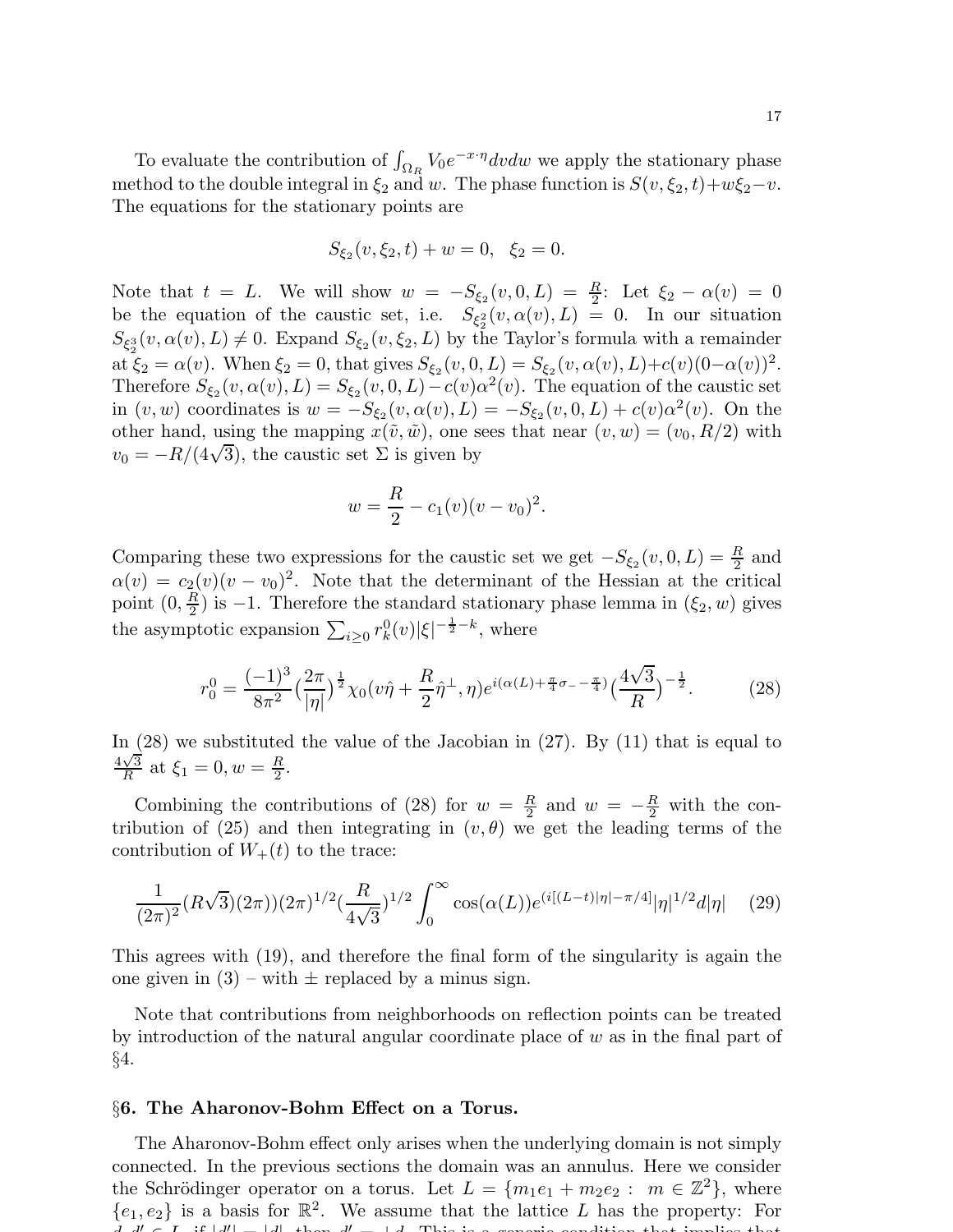the group of isometries of L consists of lattice translations and the inversion  $d \to -d$ . Associated to L one has the dual lattice  $L^* = \{ \delta \in \mathbb{R}^2 : \delta \cdot d \in \mathbb{Z} \text{ for all } d \in L \}.$ 

We consider the Schrödinger operator,

$$
H_{A,V} = \frac{1}{2}(i\partial_{x_1} + A_1(x))^2 + \frac{1}{2}(i\partial_{x_2} + A_2(x))^2 - V(x),
$$

acting on functions on  $\mathbb{T}^2 = \mathbb{R}^2/L$ . The functions  $A = (A_1, A_2)$  and V are assumed to be smooth on  $\mathbb{T}^2$  and hence they have smooth extensions to  $\mathbb{R}^2$  satisfying  $A(x +$  $d) = A(x)$  and  $V(x + d) = V(x)$  for all  $d \in L$ . As before we assume that the magnetic field vanishes

$$
\partial_{x_2} A_1 - \partial_{x_1} A_2 = 0 \text{ on } \mathbb{T}^2. \tag{30}
$$

Thus for any closed curve  $\gamma$  on  $\mathbb{T}^2$  the flux

$$
\alpha_{\gamma} = \int_{\gamma} A(x) \cdot dx,
$$

is determined by the homology class of  $\gamma$ . We let  $\gamma_1$  and  $\gamma_2$  be a basis for the homology group, for instance

$$
\gamma_j = \{te_j, t \in [0, 1)\}, \ j = 1, 2,\tag{31}
$$

and denote the corresponding fluxes by  $\alpha_1$  and  $\alpha_2$ .

Let  $g(x) \in C^{\infty}(\mathbb{T}^2)$  be such that  $|g(x)| = 1$ . The conjugation of  $H_{A,V}$  by the unitary operator of multiplication by  $g(x)$  transforms  $H_{A,V}$  to  $H_{\tilde{A},V}$ , where  $\tilde{A} =$  $A+ig^{-1}\nabla g$ . The condition  $|g(x)|=1$  on  $\mathbb{T}^2$  implies that  $g(x)=\exp(2\pi i\delta\cdot x+\varphi(x)),$ where  $\delta \in L^*$  and  $\varphi(x)$  is periodic. Hence  $\alpha_1(\tilde{A}) = \alpha_1(A) - 2\pi \delta \cdot e_1, \alpha_2(\tilde{A}) =$  $\alpha_2(A) - 2\pi \delta \cdot e_2$ . Therefore if A and A are gauge equivalent we have

$$
\alpha_j(\tilde{A}) = \alpha_j(A) \text{ modulo } 2\pi, j = 1, 2. \tag{32}
$$

Expanding  $A(x)$  in a Fourier series we have

$$
A(x) = A_0 + \sum_{\delta \in L^* \setminus \{0\}} A_{\delta} e^{2\pi i \delta \cdot x},
$$

where  $A_0 = |\mathbb{T}^2|^{-1} \int_{\mathbb{T}^2} A(x) dx$ ,  $|\mathbb{T}^2|$  denotes the area of  $\{se_1 + te_2 : 0 \le s, t \le 1\}$ . Since  $\partial_{x_2}A_1 = \partial_{x_1}A_1$  we have  $A(x) = A_0 + \nabla \varphi(x)$ , where

$$
\varphi(x) = \sum_{\delta \in L^* \setminus \{O\}} \frac{\delta \cdot A_\delta}{2\pi i \delta \cdot \delta} e^{2\pi i \delta \cdot x}.
$$

Therefore when (30) holds  $A(x)$  is gauge equivalent to the constant potential  $A_0$ . Two constant magnetic potentials  $A_0$  and  $\tilde{A}_0$  are not gauge equivalent if (32) does not hold. When  $\tilde{A}_0$  is not gauge equivalent to either  $A_0$  or  $-A_0$  the potentials  $A_0$ and  $\tilde{A}_0$  have a different physical impact, in particular, the spectra of  $H_{A_0,V}$  and  $H_{\tilde{A}_0,V}$  are not the same.

The last assertion is a consequence of the following theorem.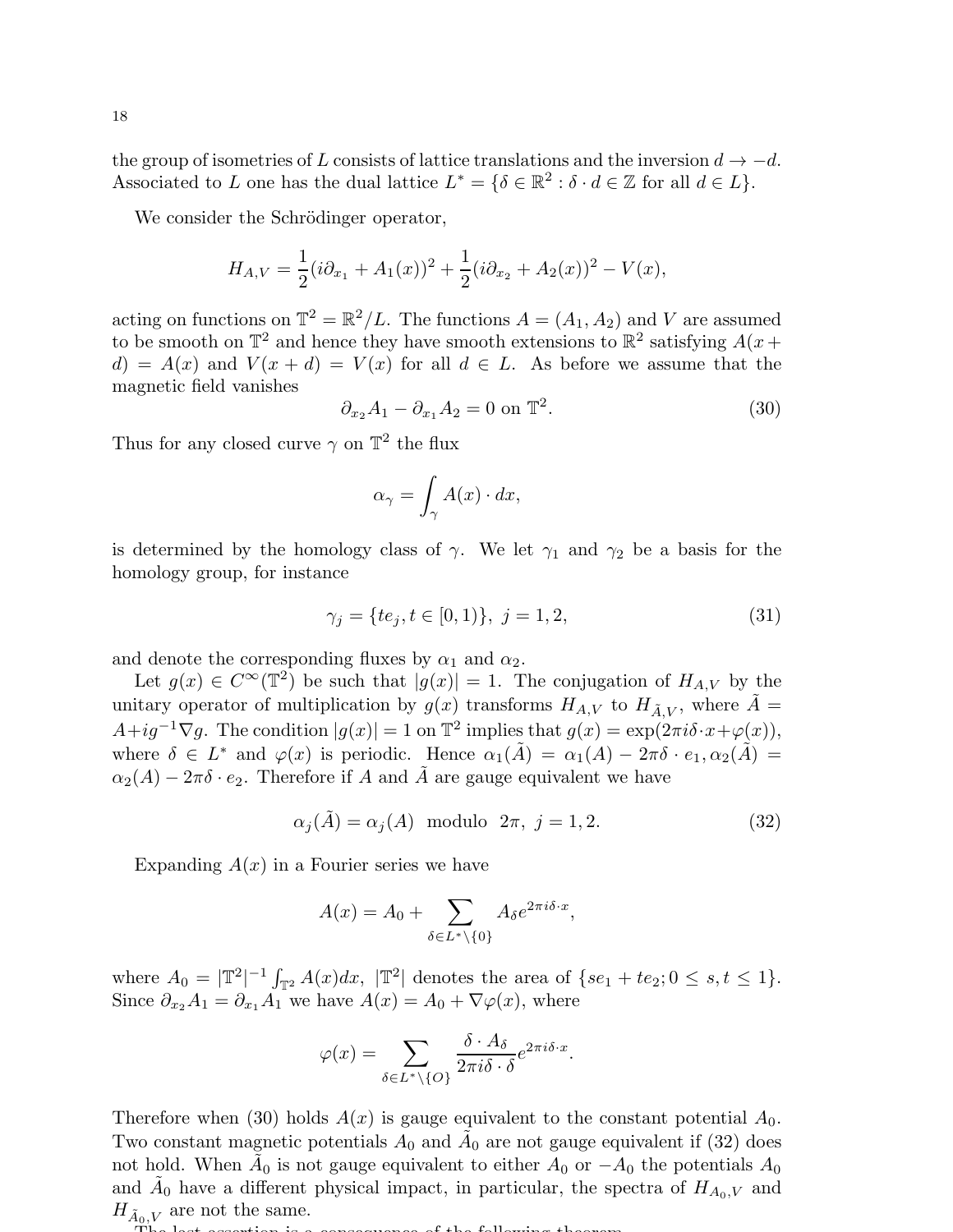**Theorem 5.1.** Suppose (30) holds. The spectrum of  $H_{A,V}$  as a self-adjoint operator on  $L^2(\mathbb{T}^2)$  determines  $\cos \alpha_1$  and  $\cos \alpha_2$ , where  $\alpha_j = \int_{\gamma_j} A(x) \cdot dx$ ,  $j = 1, 2$ .

Theorem 5.1 complements the results of [G], [ER1] and [E1]. In particular it shows that, if A and  $\tilde{A}$  give rise to zero magnetic fields on  $\mathbb{T}^2$  but different values for  $\cos \alpha_1$  and  $\cos \alpha_2$ , the Schrödinger operators,  $H_{A,V}$  and  $H_{\tilde{A},V}$  will have different spectra. This proves the Aharonov-Bohm effect on the torus.

Proof of Theorem 5.1. As in the preceding sections we start with the wave trace formula

$$
\sum_{j=1}^{\infty} \cos(t\sqrt{\lambda_j}) = \int_{\mathbb{T}^2} E_{\mathbb{T}^2}(x, x, t) dx,
$$

where  $\{\lambda_j\}_{j=1}^{\infty}$  is the spectrum of  $H_{A,V}$  on  $\mathbb{T}^2$  and  $E_{\mathbb{T}^2}(x,y,t)$  is the solution to  $E_{tt} + H_{A,V}E = 0$  on  $\mathbb{T}^2 \times \mathbb{R}$  satisfying  $E(x, y, 0) = \delta(x - y)$  and  $E_t(x, y, 0) = 0$ . Note that

$$
E_{\mathbb{T}^2}(x, y, t) = \sum_{d \in L} E_{\mathbb{R}^2}(x + d, y, t),
$$

where  $E_{\mathbb{R}^2}$  is the solution to  $E_{tt} + H_{A,V}E = 0$  on  $\mathbb{R}^2 \times \mathbb{R}$  satisfying  $E(x, y, 0) =$  $\delta(x-y)$  and  $E_t(x,y,0) = 0$  when  $H_{A,V}$  has been extended to  $\mathbb{R}^2$  by making its coefficients periodic, i.e.  $A(x+d) = A(x)$  and  $V(x+d) = V(x)$  for all  $d \in L$ . Hence

$$
\int_{\mathbb{T}^2} E_{\mathbb{T}^2}(x, x, t) dx = \sum_{d \in L} \int_{\mathbb{T}^2} E_{\mathbb{R}^2}(x + d, x, t) dx.
$$

Since  $E_{\mathbb{R}^2}$  is smooth off the cone  $|x-y|^2 = t^2$ , and our assumption on L implies that only two lattice vectors can have  $|d|^2 = t^2$  for a fixed value of t, the singularity in the wave trace at  $t = |d|$ , must come from (cf. [ERT], [ER2])

$$
\int_{\mathbb{T}^2} E_{\mathbb{R}^2}(x+d,x,t)dx + \int_{\mathbb{T}^2} E_{\mathbb{R}^2}(x-d,x,t)dx.
$$

To compute the leading singularities in this trace we will use the Hadamard-Hörmander parametrix (cf. [Hör]). We have

$$
E_{\mathbb{R}^2}(x, y, t) = \partial_t (E_+(x, y, t) - E_+(x, y, -t)),
$$

where  $E_{+}$  is the forward fundamental solution. The Hadamard-Hörmander parametrix construction for  $E_+$  writes  $E_+$  as an asymptotic sum of terms with increasing regularity. The first term is  $a_0(x, y)e_0(|x - y|, t)$ , where

$$
e_0 = \frac{1}{2\sqrt{\pi}} (t^2 - |x - y|^2)_+^{-1/2}
$$
 when  $t > 0$  and  $e_0 = 0$  when  $t < 0$ , and  

$$
a_0(x, y) = \exp\left(i \int_0^1 (x - y) \cdot A(y + s(x - y)) ds\right).
$$

Therefore (cf. [ER1]) the singularity of the trace at  $t = |d|$  determines  $I(d) + I(-d)$ where

$$
I(d) = \int \exp(i \int^1 d \cdot A(x + sd) ds) dx.
$$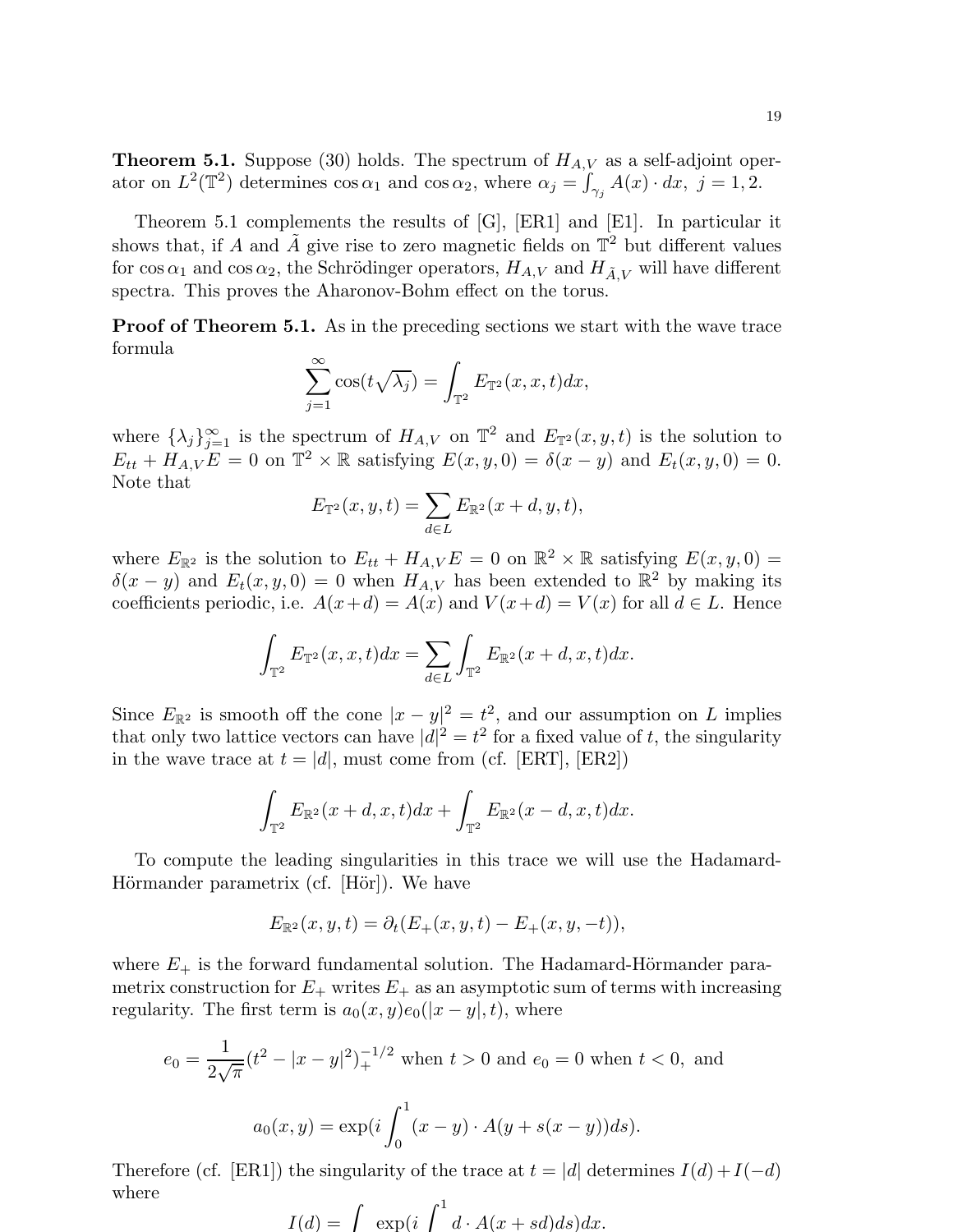Since  $A(x) = A_0 + \nabla \varphi(x)$ , where  $\varphi(x)$  is periodic, we have

$$
\int_0^1 d \cdot A(x + sd) ds = d \cdot A_0 \quad \text{since} \quad \int_0^1 d \cdot \nabla \varphi(x + sd) ds = 0
$$

Therefore  $I(d) = e^{id \cdot A_0} |\mathbb{T}^2|$  and hence the singularity of the wave trace at  $t = |d|$ determines  $cos(A_0 \cdot d)$  for all  $d \in L$ . In particular, when  $d = e_j$  and  $\gamma_j = \{te_j, t \in L\}$  $[0,1)$ ,  $j = 1, 2$ , we get  $\alpha_j = \int_{\gamma_j} A(x) \cdot dx = e_j \cdot A_0$ . Thus the singularities of the wave trace when  $t = |e_j|$  determine  $\cos \alpha_j$  for  $j = 1, 2$ . When  $V(x) = V(-x)$ , then  $H_{A_0,V}$  and  $H_{-A_0,V}$  are isospectral and one can only recover  $\cos \alpha_j$ ,  $j=1,2,$ from the spectrum. When  $V$  is not even, the question of whether one could recover  $\exp(i\alpha_j), j=1,2$ , from the spectrum is open.

.